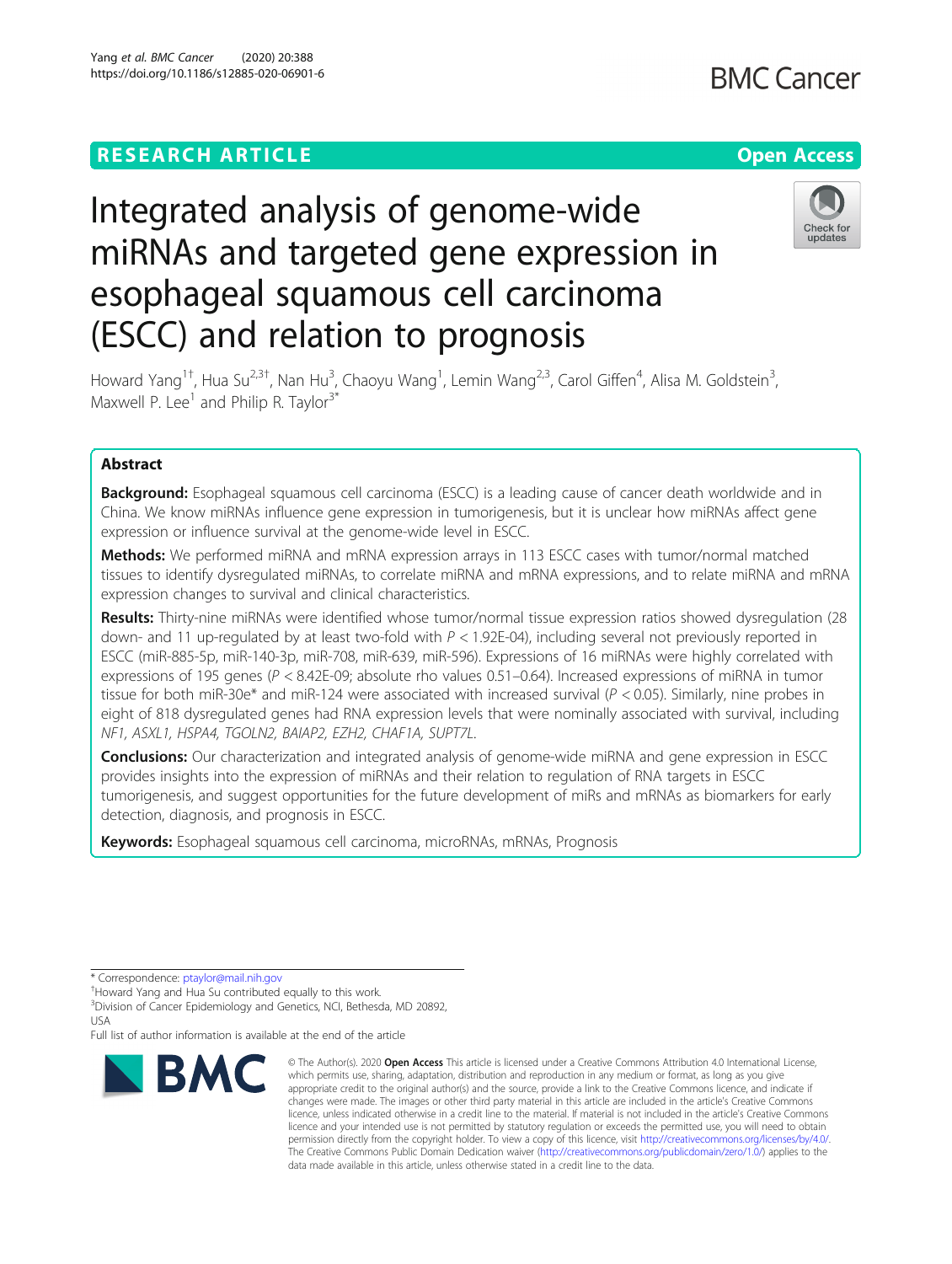## Background

Esophageal carcinoma occurs worldwide as the sixth leading cause of cancer mortality [\[1](#page-13-0)] and is an aggressive tumor with a 5-year survival rate less than 20%, due largely to late diagnosis [\[2](#page-13-0)]. It is the fourth most common new cancer in China [\[3](#page-13-0)], and Shanxi Province in north central China has some of the highest esophageal cancer rates in the world  $[4, 5]$  $[4, 5]$  $[4, 5]$  $[4, 5]$ . Improved understanding of the molecular mechanisms underlying esophageal carcinogenesis and its molecular pathology should help identify new biomarkers for early detection strategies that reduce esophageal squamous cell carcinoma (ESCC) mortality.

Gene expression profiling can improve our understanding of molecular alterations during carcinogenesis. Biomarkers of these molecular alterations, in turn, may be useful in diagnosing cancers, particularly early, curable cancers. They may also identify druggable targets for therapy or be useful in predicting prognosis. Regulatory mechanisms underlying gene expression are vital functions in biological processes. The discovery of microRNAs (miRNAs) has revealed a hidden layer of gene regulation that can tie multiple genes together into biological networks. More than 2500 mature human miRNAs have been identified thus far (miRBase assembly version GRCh38) [\[6](#page-13-0)] since they were first described in 1993 [\[7](#page-13-0)]. Studies have demonstrated that miRNAs modulate gene expression by binding to the 3′ untranslated region (UTR) of target mRNAs, causing either mRNA degradation or translational inhibition [\[8](#page-13-0), [9](#page-13-0)]. It is also known that a single miRNA can regulate many mRNAs, and that one mRNA can be influenced by many miRNAs. While RT-PCR is typically used to study a few candidate target miRNAs, DNA microarrays and nextgeneration sequencing are techniques that enable studies at the genome-wide scale level. Using these techniques, miRNA and mRNA profiling has been reported for numerous cancers (e.g., lung, breast, stomach, prostate, colon, pancreas, hepatocellular carcinoma, ESCC) using a variety of biosample types (ie, frozen tissue, formal fixed paraffin embedded, whole blood, serum, plasma [[10,](#page-13-0) [11\]](#page-13-0)) with results relatable to several patient outcomes such as diagnosis, prognosis, and prediction.

Thus far there have been only a few reports of genome-wide analyses of both miRNA and mRNA expression in paired tumor/normal tissues from ESCC patients, but these studies have included only a small number of cases [[12](#page-13-0)] or very limited numbers of patientpaired samples [\[13](#page-13-0)]. Several groups from Japan have performed miRNA expression profiles in serum samples to search for biomarkers useful in clinical diagnosis or prognosis [[11,](#page-13-0) [14](#page-13-0)–[17\]](#page-13-0), while others have applied DNA microarray analysis to discrete numbers of paired ESCC tissue samples for miRNA profiling only [[18](#page-13-0)–[23](#page-13-0)]. Herein we report a genome-wide study of both miRNA and mRNA profiles performed in frozen, paired tumor/normal tissues from 113 ESCC cases to identify dysregulated miRNAs, correlate miRNA and gene expression, and relate miRNA and mRNA expression with clinical characteristics, including survival.

## Methods

## Study population

Patients enrolled in the project included consecutive cases of ESCC who presented to.

the Surgery Department of the Shanxi Cancer Hospital in Taiyuan, Shanxi Province, PR China, between 1998 and 2003, who had no prior therapy for their cancer, and who underwent surgical resection of their tumor at the time of their hospitalization. After obtaining written informed consent, patients were interviewed to obtain information on demographic and lifestyle cancer risk factors, and family history of cancers. Clinical data were collected at the time of hospitalization (between 1998 and 2003) and cases were followed after surgery for up to 69 months to ascertain vital status (median follow-up 23 months). In total, 113 ESCC cases were evaluated in the present study. All cases were histologically confirmed as ESCC by pathologists at both the Shanxi Cancer Hospital and the National Cancer Institute (NCI). This study was approved by the Institutional Review Boards of the Shanxi Cancer Hospital and the NCI.

## Tissue collection and total RNA preparation

Paired esophageal cancer and normal tissue distant to the tumor were collected during surgery. Tissues for RNA analyses were snap frozen in liquid nitrogen and stored at − 130 °C until used. Selection of patients for RNA studies was based solely on the availability of appropriate tissues for RNA testing (ie, consecutive testing of cases with available frozen tissue, tumor samples that were predominantly (> 50%) tumor, and tissue RNA quality/quantity adequate for testing). Total RNA was extracted by two methods: one was extracted by the Trizol method following the protocol of the manufacturer ([http://tools.invitrogen.com/content/sfs/manuals/trizol\\_](http://tools.invitrogen.com/content/sfs/manuals/trizol_reagent.pdf)

[reagent.pdf](http://tools.invitrogen.com/content/sfs/manuals/trizol_reagent.pdf)). A second method of RNA extraction was by using Allprep RNA/DNA/Protein mini kit from Qiagen, following the manufacturer's instructions [\(http://](http://www.qiagen.com/literature/render.aspx?id=2067) [www.qiagen.com/literature/render.aspx?id=2067](http://www.qiagen.com/literature/render.aspx?id=2067)). For both extraction methods, the quality and quantity of total RNA were determined on the RNA 6000 Labchip/ Agilent 2100 Bioanalyzer (Agilent Technology, Inc.).

## ABI miRNA expression array by RT-PCR

TaqMan® Low Density Arrays were used to measure MicroRNA expression. Analyses were performed using a 9700HT fast real-time PCR system from ABI.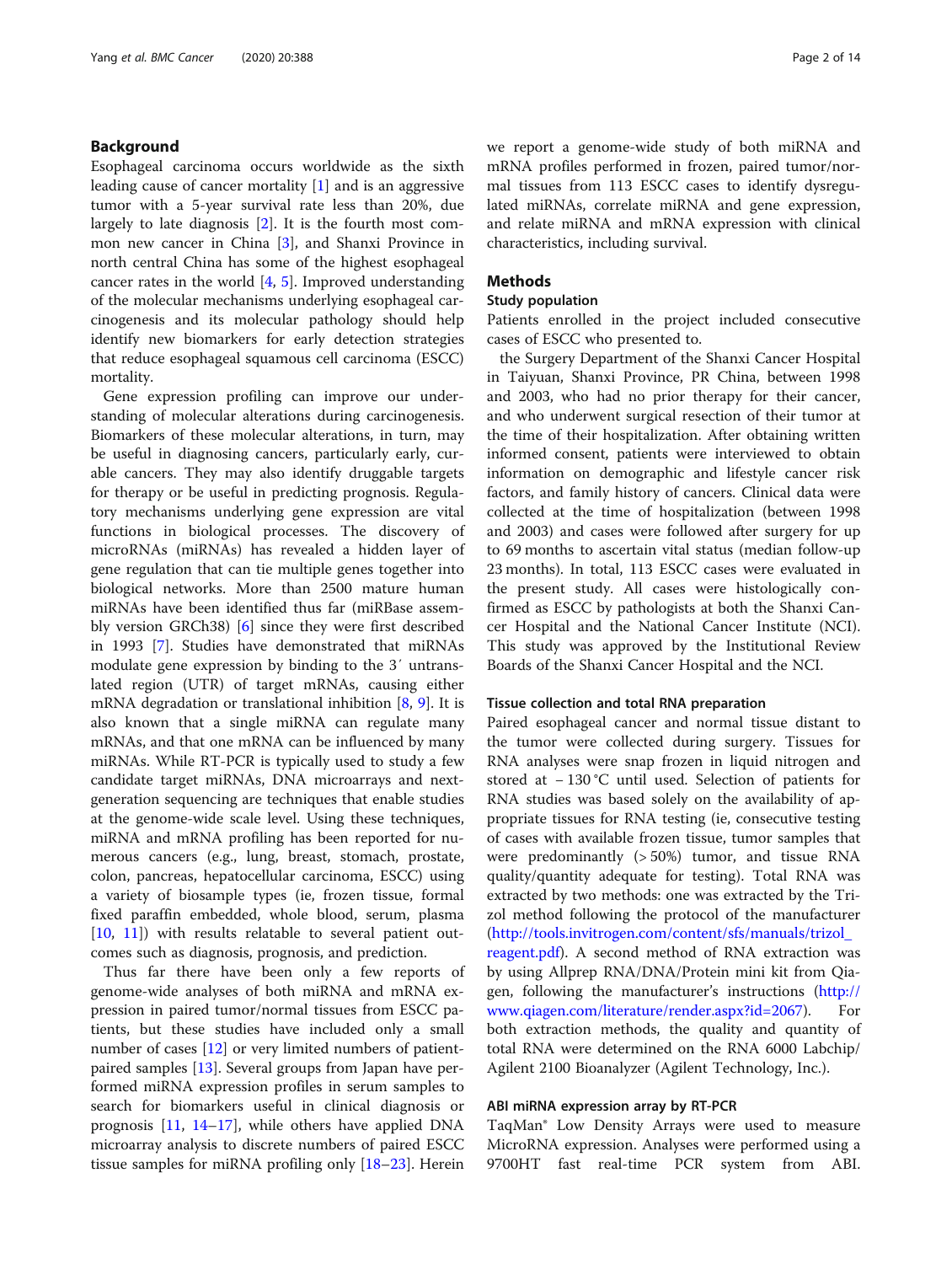Comprehensive coverage of Sanger miRBase v14 was enabled across a two-card set of TaqMan® Array Micro-RNA Cards (Cards A and B) for a total of 664 unique human miRNAs. In addition, each card contained one selected endogenous control assay (MammU6) printed four times, 5 endogenous gene probes (RNU 24, 43, 44, 48, 6B), and one negative control assay (ath-miR159a). Card A focused on more highly characterized miRNAs, while Card B contained many of the more recently discovered miRNAs along with the miR\* sequences.

The protocol was according to the manufacturer's manual at [http://www3.appliedbiosystems.com/cms/](http://www3.appliedbiosystems.com/cms/groups/mcb_support/documents/generaldocuments/cms_042167.pdf) [groups/mcb\\_support/documents/generaldocuments/](http://www3.appliedbiosystems.com/cms/groups/mcb_support/documents/generaldocuments/cms_042167.pdf)

[cms\\_042167.pdf.](http://www3.appliedbiosystems.com/cms/groups/mcb_support/documents/generaldocuments/cms_042167.pdf) Briefly, three microliter (ul) of total RNA (350–1000 ng) was added to 4.5uL of RT reaction mix, which consisted of 10x Megaplex RT Primers, 100 mM dNTPs with dTTP, 50 U/uL MultiScribe Reverse Transcriptase,  $10x$  RT buffer,  $25$  mM MgCl<sub>2</sub>,  $20$  U/uL RNase Inhibitor, and nuclease-free  $H_2O$ . The samples were run on a thermal cycler using the following conditions: 40 cycles of 16 °C for 2 min, 42 °C for 1 min, and 50 °C for 1 s. All reactions were completed with a final incubation at 85 °C for 5 min. Six microliters of cDNA generated were mixed with 450uL of 2x TaqMan Universal PCR Master Mix with no AmpErase UNG, and 444uL of nuclease-free  $H_2O$ . 100uL of the reaction mix was added to each of 8 fill ports on a TaqMan Micro-RNA Array. The filled Array was centrifuged twice at 1200 rpm for 1 min, and then sealed with 8 fill ports film. Arrays were run on a 7900HT RT-PCR System with the SDS software and the comparative CT method was used to determine the expression levels of mature miRNAs.

## Probe preparation and hybridization for mRNA microarrays

Of the 113 paired ESCC samples, 34 pairs were run on Human U133A chips, 73 pairs on U133A\_2 chips, and 6 pairs on U133Plus\_2 chips from Affymetrix. Probes were prepared according to the protocol provided by the manufacturer (Affymetrix Genechip expression analysis technical manual), available from: [http://www.affymetrix.](http://www.affymetrix.com/support/index.affx) [com/support/index.affx\)](http://www.affymetrix.com/support/index.affx).

Procedures included first strand synthesis, second strand synthesis, double-strand cDNA cleanup, in vitro transcription, cRNA purification, and fragmentation. Twenty micrograms of biotinylated cRNA were finally applied to the hybridization arrays of the Affymetrix GeneChip. After hybridization at 45 °C overnight, arrays were developed with phycoerythrin-conjugated streptavidin by using a fluidics station (Genechip Fluidics Station 450) and scanned (Genechip Scanner 3000) to obtain quantitative gene expression levels. Paired tumor and normal tissue specimens from each patient were

processed simultaneously during the RNA extractions and hybridizations.

#### ABI miRNA expression array data analysis

RQ Manager integrated software from the ABI was used to normalize the entire signal generated. Expression levels (as fold changes, or FC) were calculated when both tumor and normal sample gave signals in the assays using DataAssist software v2.0 (Life Technologies, [http://www.lifetechnologies.com/about-life-technologies.](http://www.lifetechnologies.com/about-life-technologies.html) [html\)](http://www.lifetechnologies.com/about-life-technologies.html). The miRNAs that showed signals in tumor only or normal only were dropped from further analysis. In the present study, the data are presented as fold change calculated using the  $2^{-\Delta\Delta CT}$  method. Results of the realtime PCR data were represented as  $C_T$  values, where  $C_T$ was defined as the threshold cycle number of PCRs at which amplified product was first detected. The average  $C_T$  was calculated for both the target genes and MammU6, and the  $\Delta C_T$  was determined as the mean of the  $C_T$  values for the target gene minus the mean of the quadruplicate  $C_T$  values for MammU6. The  $\Delta \Delta C_T$  represented the difference between the paired tissue samples, as calculated by the formula  $\Delta \Delta C_T = (\Delta C_T)$  of tumor - $\Delta C_T$  of normal). The N-fold differential expression in the target gene of a tumor sample compared to the normal sample counterpart was expressed as  $2 \sqrt{-\Delta\Delta}$ .

As our normalization procedure was based on MammU6, our endogenous control, we assessed the technical variation of our normalization procedure by determining the coefficient of variation (CV) of the quadruplicate  $C_T$  values for MammU6. CVs (standard deviation divided by mean) were calculated for each case separately for the 113 normal and 113 tumor tissue samples tested. Over all samples, CVs for MammU6 were determined to be very low – 1.3% for normal tissues and 0.7% for tumor tissues, indicating that technical variation was minimal; thus, reproducibility was excellent for use of MammU6 in our normalization procedure.

As miRNAs span a wide range of expression levels, median fold changes are a more accurate representation of miRNA expression values and are used throughout our miRNA analysis.

We used <http://www.targetscan.org/> by Whitehead Institute for Biomedical Research (Cambridge, MA, USA) to check for conserved miRNA at the 3'UTR for genes affected. We also used the [http://mirtarbase.mbc.nctu.](http://mirtarbase.mbc.nctu.edu.tw/index.html) [edu.tw/index.html](http://mirtarbase.mbc.nctu.edu.tw/index.html) database to search miRNA target genes. This database collects data on miRNA-target interactions based on validated experiments.

## Statistical analyses

All statistical analyses were developed using R packages. MicroRNAs that showed signal in both tumor and normal tissue in at least 50% of cases were included in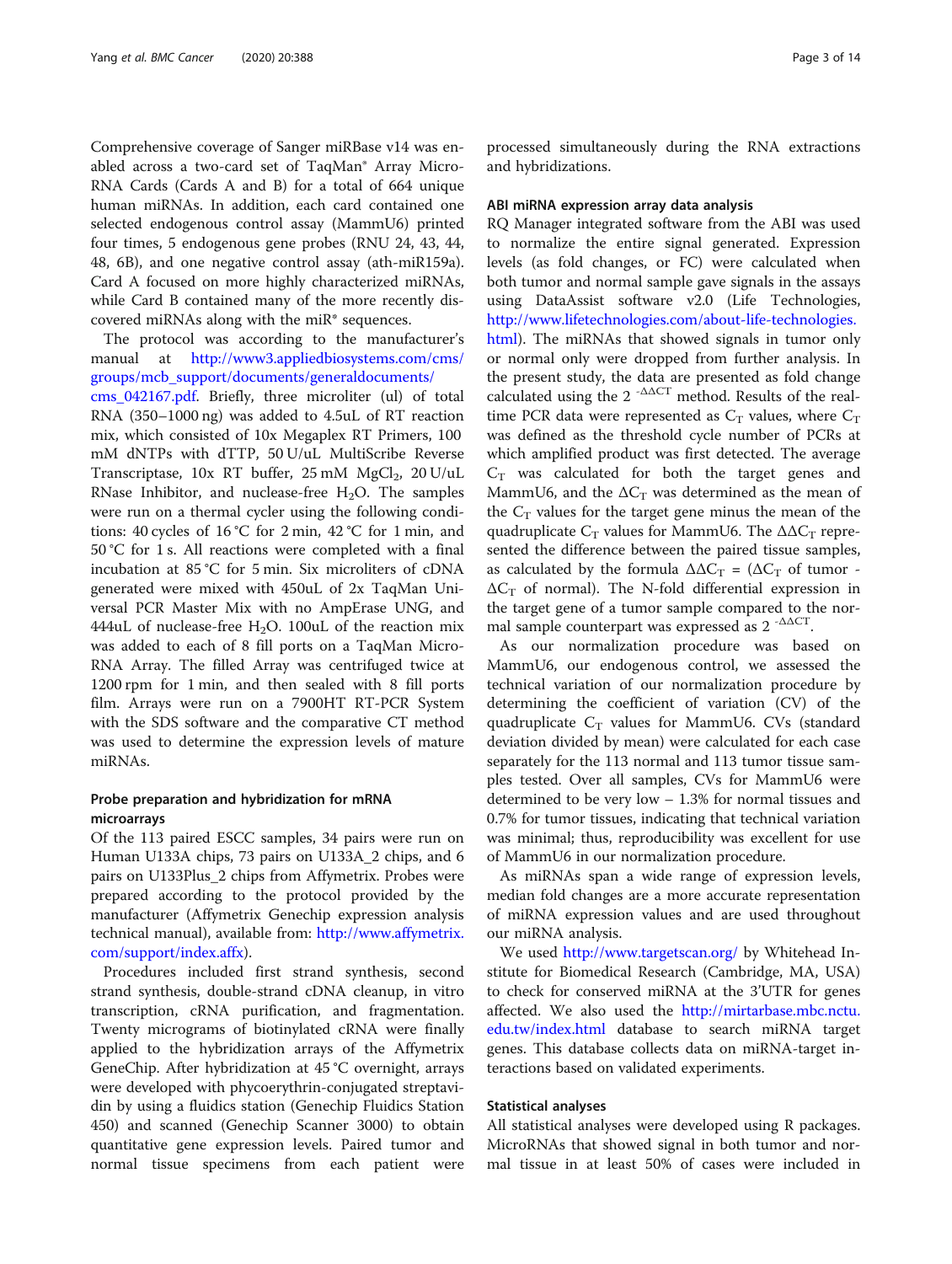analyses presented here (Supplementary Table [S1](#page-12-0)). Affymetrix gene expression array data obtained from different platforms were combined using the "matchprobes" package in R. For all Affymetrix array data (CEL files on all samples), after scan values were normalized using RMA as implemented in Bioconductor in R. For genes with more than one probe set, the mean gene expression was calculated. The GEO accession number of these array data is GSE44021 for mRNA at [http://www.ncbi.nlm.nih.gov/](http://www.ncbi.nlm.nih.gov/geo/query/acc.cgi?acc=GSE44021) [geo/query/acc.cgi?acc=GSE44021](http://www.ncbi.nlm.nih.gov/geo/query/acc.cgi?acc=GSE44021) and GSE67268 for miRNA at [http://www.ncbi.nlm.nih.gov/geo/query/acc.](http://www.ncbi.nlm.nih.gov/geo/query/acc.cgi?acc=GSE67268) [cgi?acc=GSE67268](http://www.ncbi.nlm.nih.gov/geo/query/acc.cgi?acc=GSE67268)

Paired t-tests were used to identify differences in matched tumor/normal samples for mRNA expression. To find miRNAs with significant fold changes, we applied the Wilcoxon method to the fold change data in log10 scale with Bonferroni correction at 0.05, which resulted in a threshold P-value of 1.92E-04 (0.05/260 miR-NAs tested). Spearman correlations were used to evaluate the association between expressions of miRNA and mRNA. Nearly six million (267 miRNAs × 22,277 mRNA probes = 5,947,959) Spearman correlations and their corresponding P-values were computed. To address the multiple testing problem here we used a Bonferroni corrected P-value cut off of 8.40E-09 (0.05/5,947,959 correlations tested) to select significant miRNA–target gene pairs. We also explored associations between miRNA and mRNA expression and clinical/pathological variables using Spearman analysis. For all evaluations presented here (including relating expression to survival), we used the miRNA signals (average delta Ct) or mRNA signals (average) for tumor:normal expressed as fold change ratios. For each miRNA or mRNA, we applied the Kaplan-Meier method to visualize differences and the Log-Rank test to statistically compare survival by expression levels divided as high versus low expression.

To further explore patterns of expression of miRNAs visually, we performed hierarchical clustering of data from miRNA expression by case. For this clustering, missing values were replaced by the median for each probe, and data were transformed to normalize their distribution. The R function 'heatmap' was used to generate the heatmap with the method set to 'ward' to calculate the distance used for the hierarchical clustering. We also evaluated the 11 demographic/clinicopathologic variables shown in Supplementary Table [S2](#page-12-0) in relation to different clusters of patients identified as shown in Supplementary Figure [S1](#page-12-0).

We used Cox proportional hazards regression models to evaluate survival as the hazard ratio (HR) for miRNA and gene expression fold change with adjustment of the four clinical variables age, gender, metastasis, and stage. We coded the fold change variables for miRNA and gene expression in two ways. First we assigned a single ordinal variable to represent each of the four quantile intervals (as 0, 1, 2, 3 to represent values in the ranges of 0 to 25%, 25 to 50%, 50 to 75%, and 75 to 100% of the distribution, respectively). Second, we created indicator variables for each of the four quartiles so that we could compare Q2, Q3, and Q4 separately to Q1 as the reference category.

## Results

## Patient information

Characteristics of the 113 total ESCC patients evaluated here are summarized (Supplementary Table [S2](#page-12-0)) as follows: the median age for all patients was 57 years old with a range of 37 to 71 years; males predominated (62%); around half the patients reported tobacco use (52%) and alcohol use (50%); family history of UGI cancer was reported by nearly a third (30%) of cases; over three-quarter of tumors (80%) were grade 3, more than two-thirds (70%) were stage II, and metastatic disease was evident for nearly half the cases (46%).

## Identification of dysregulated miRNAs and mRNAs in **ESCC**

We performed both miRNA and mRNA arrays using tumor and matched normal tissues from 113 ESCC patients. 664 human miRNAs were investigated using the TaqMan® Low Density Array system on the expression values of each miRNA based on both tumor and normal tissues. 523 miRNAs showed signals in both tumor and normal in at least one case (due to tissue specificity, 114 miRNAs had no signal). In order to have sufficient numbers of cases with expression data for each miRNA, we required that at least half the patients express an miRNA in both tumor and normal tissue for it to be included in our analysis. This restriction reduced the number of miRNAs we analyzed here from 523 to 260.

Among the 260 miRNAs expressed in at least half the cases, 39 miRNAs showed dysregulation, defined here as a fold change of two or greater (ie, fold change < 0.50 for down-regulation or  $> 2.00$  for up-regulation) and a  $P$ value less than 0.05 after Bonferroni correction (in this case,  $0.05/260 = P < 1.92E-04$ , including 28 miRNAs down-regulated and 11 up-regulated (Table [1](#page-4-0)). Table [1](#page-4-0) also shows the frequency distribution of the 39 dysregulated miRNAs which indicates the dominant expression trend in cases. For example, expression of miR-375 was down-regulated in 82% of cases, while miR-196b was up-regulated in 84% of cases.

Hierarchical clustering was performed to characterize miRNA expression for all tumors and matched normal tissues. Heat maps showed similar patterns when using probe sets that had signals across all 113 samples in either 50% or 90% of the samples, so we report only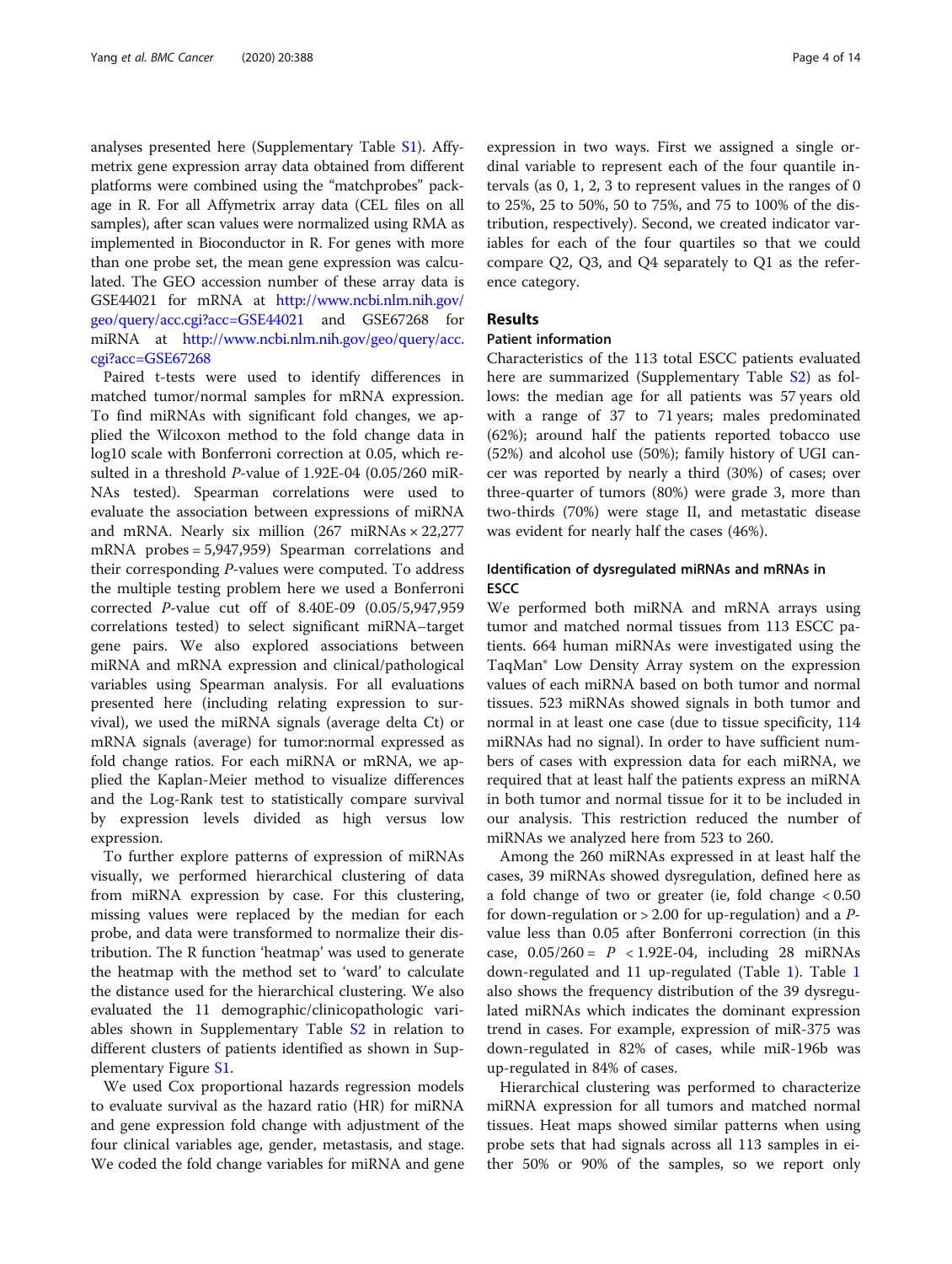## <span id="page-4-0"></span>**Table 1** Dysregulated miRNAs (FC ≤ 0.50 or FC ≥ 2.00,  $P$  < 1.92E-04;  $N = 39$ ) in ESCC<sup>a,b</sup>

|                  |                | No. miRNA          | No.cases expressing miRNA Median FC P-value |      |                   | Frequency distribution of cases by FC category |                  |                |  |
|------------------|----------------|--------------------|---------------------------------------------|------|-------------------|------------------------------------------------|------------------|----------------|--|
|                  |                |                    |                                             |      |                   | $FC \leq 0.50$                                 | 0.50 < FC < 2.00 | $FC \geq 2.00$ |  |
| Down-regulated 1 |                | hsa-miR-375        | 90                                          | 0.02 | 9.38E-13          | 0.82                                           | 0.11             | 0.07           |  |
|                  | 2              | hsa-miR-139-5p 112 |                                             | 0.14 | 7.30E-17          | 0.81                                           | 0.13             | 0.05           |  |
|                  | 3              | hsa-miR-133a       | 113                                         | 0.19 | 1.18E-12          | 0.70                                           | 0.19             | 0.12           |  |
|                  | $\overline{4}$ | hsa-miR-133b       | 111                                         | 0.20 | 1.52E-10          | 0.63                                           | 0.21             | 0.16           |  |
|                  | 5              | hsa-miR-885-5p 86  |                                             | 0.27 | 2.26E-08          | 0.59                                           | 0.30             | 0.10           |  |
|                  | 6              | hsa-miR-145        | 112                                         | 0.29 | 1.04E-10          | 0.63                                           | 0.24             | 0.12           |  |
|                  | 7              | hsa-miR-486-5p     | 112                                         | 0.29 | 4.13E-10          | 0.70                                           | 0.16             | 0.14           |  |
|                  | 8              | hsa-miR-204        | 99                                          | 0.30 | 7.02E-08          | 0.62                                           | 0.23             | 0.15           |  |
|                  | 9              | hsa-miR-203        | 107                                         | 0.31 | 1.11E-04          | 0.58                                           | 0.23             | 0.19           |  |
|                  | 10             | hsa-miR-30a*       | 113                                         | 0.31 | 6.96E-14          | 0.65                                           | 0.28             | 0.07           |  |
|                  | 11             | hsa-miR-378*       | 104                                         | 0.34 | 1.05E-09          | 0.62                                           | 0.28             | 0.11           |  |
|                  | 12             | hsa-let-7c         | 113                                         | 0.36 | 1.58E-09          | 0.63                                           | 0.24             | 0.13           |  |
|                  | 13             | hsa-miR-23b        | 112                                         | 0.36 | 4.80E-11          | 0.59                                           | 0.32             | 0.09           |  |
|                  | 14             | hsa-miR-125b       | 112                                         | 0.37 | 7.66E-09          | 0.54                                           | 0.32             | 0.13           |  |
|                  | 15             | hsa-miR-422a       | 113                                         | 0.39 | 4.39E-10          | 0.58                                           | 0.31             | 0.12           |  |
|                  | 16             | hsa-miR-149        | 113                                         | 0.40 | 2.64E-08          | 0.56                                           | 0.32             | 0.12           |  |
|                  | 17             | hsa-miR-26b*       | 84                                          | 0.40 | 4.10E-07          | 0.60                                           | 0.27             | 0.13           |  |
|                  | 18             | hsa-miR-30e*       | 113                                         | 0.40 | 1.88E-11          | 0.57                                           | 0.35             | 0.09           |  |
|                  | 19             | hsa-miR-99a*       | 111                                         | 0.40 | 1.08E-07          | 0.59                                           | 0.24             | 0.16           |  |
|                  | 20             | hsa-miR-328        | 108                                         | 0.41 | 1.07E-09          | 0.59                                           | 0.31             | 0.10           |  |
|                  | 21             | hsa-miR-140-3p     | 113                                         | 0.44 | 2.89E-11          | 0.57                                           | 0.36             | 0.07           |  |
|                  | 22             | hsa-miR-574-3p 112 |                                             | 0.45 | 9.99E-10          | 0.53                                           | 0.38             | 0.09           |  |
|                  | 23             | hsa-miR-143        | 113                                         | 0.48 | 1.63E-07          | 0.51                                           | 0.35             | 0.13           |  |
|                  | 24             | hsa-miR-378        | 113                                         | 0.48 | 1.05E-09          | 0.51                                           | 0.38             | 0.11           |  |
|                  | 25             | hsa-miR-100        | 113                                         | 0.49 | 6.58E-07          | 0.50                                           | 0.39             | 0.11           |  |
|                  | 26             | hsa-miR-150        | 113                                         | 0.49 | 1.64E-11          | 0.50                                           | 0.44             | 0.05           |  |
|                  | 27             | hsa-miR-423-5p     | 103                                         | 0.49 | 1.87E-04          | 0.50                                           | 0.29             | 0.20           |  |
|                  | 28             | hsa-miR-95         | 112                                         | 0.50 | 1.17E-06          | 0.50                                           | 0.38             | 0.12           |  |
| Up-regulated     | 29             | hsa-miR-183*       | 90                                          | 2.14 | 8.10E-07          | 0.12                                           | 0.33             | 0.54           |  |
|                  | 30             | hsa-miR-106b       | 109                                         | 2.24 | 3.62E-08          | 0.10                                           | 0.39             | 0.51           |  |
|                  | 31             | hsa-miR-708        | 110                                         | 2.29 | 3.46E-09          | 0.11                                           | 0.35             | 0.55           |  |
|                  | 32             | hsa-miR-22         | 98                                          | 2.39 | 4.77E-06          | 0.18                                           | 0.26             | 0.56           |  |
|                  | 33             | hsa-miR-639        | 83                                          | 2.44 | 1.30E-05          | 0.14                                           | 0.30             | 0.55           |  |
|                  | 34             | hsa-miR-21*        | 110                                         | 2.69 | 3.64E-10          | 0.12                                           | 0.29             | 0.59           |  |
|                  | 35             | hsa-miR-596        | 94                                          | 2.72 | 6.48E-06          | 0.17                                           | 0.27             | 0.56           |  |
|                  | 36             | hsa-miR-130b       | 94                                          | 2.78 | 2.72E-08          | 0.11                                           | 0.31             | 0.59           |  |
|                  | 37             | hsa-miR-124        | 100                                         | 2.98 | 7.20E-05          | 0.21                                           | 0.23             | 0.56           |  |
|                  | 38             | hsa-miR-21         | 112                                         | 4.60 | $0.00E + 00$ 0.02 |                                                | 0.21             | 0.78           |  |
|                  | 39             | hsa-miR-196b       | 104                                         | 9.31 | 2.22E-16          | 0.06                                           | 0.11             | 0.84           |  |

<sup>a</sup>miRs sorted by ascending tumor/normal median fold change (FC)<br><sup>b</sup>P-value threshold for multiple comparison adjustment is P < 1.92E-04 (0.05/260)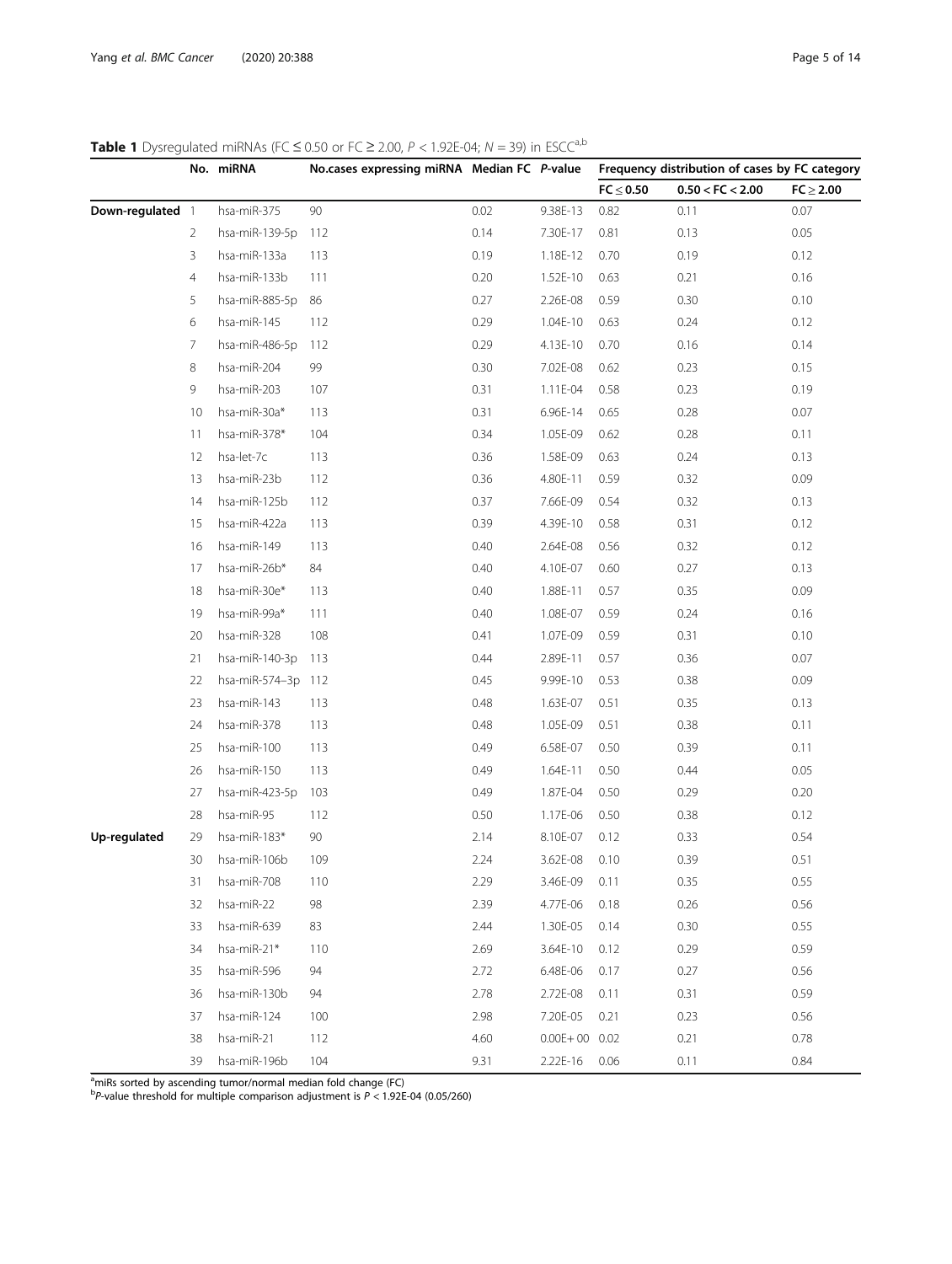results for probe sets with signals on at least half the samples. Here, we show that miRNAs (rows) cluster into two main groups with several sub-groups (Supplementary Figure  $\mathsf{S}_1$ ). In the first main group (on the top), more than half of miRNAs show up-regulation (red), while the second main group (at the bottom) shows mainly down-regulation (green). The heat map also shows that patients (columns) can be divided into two main groups with either predominantly up- or downregulated miRNAs. Heterogeneity in ESCC patients can be readily seen in the miRNA expression map. In addition, we evaluated several different clusters of patients identified in Supplementary Figure [S1](#page-12-0) in relation to the 11 demographic/clinicopathologic variables shown in Supplementary Table [S2](#page-12-0). Separately, we examined the 2 main clusters, the 3 main clusters, and the 4 main clusters, but none of these sets of clusters showed a relation to any of 11 demographic/clinicopathologic variables studied, including survival (all  $P$ -values  $> 0.10$ ).

Gene expression (mRNA) was profiled on Affymetrix U133A chips and results analyzed with paired t tests. A total of 818 genes showed dysregulated gene expression between tumor and normal tissues, including 422 downregulated and 396 up-regulated genes (a dysregulated gene was defined as one having a tumor:normal tissue expression fold change ratio of  $> 2.00$  (or  $< 0.50$ ) and a P  $<$ 2.24E-06, based on testing 22,277 probes (0.05/22,277 = 2.24E-06). The 10 most up-regulated genes were MMP1, SPP1, COL11A1, COL1A1, POSTN, MMP12, MAGEA6, MAGEA3, COL1A2, and KRT17; while the 10 most downregulated genes were CRISP3, CRNN, MAL, TGM3, CLCA4, SCEL, CRCT1, SLURP1, TMPRSS11E, and FLG.

## Correlation between expression of miRNA and target genes in ESCC

Spearman analysis was applied for the correlation analysis between 267 microRNAs and all mRNAs expressed in both tumor and matched normal tissues  $(n = 22,277 \text{ mRNA})$ probes, including all 818 dysregulated genes described above). Expression of 16 miRNAs showed correlation with expression of 195 genes at the P < 8.42E-09 level (Table [2](#page-6-0) and Supplementary Table [S3](#page-12-0)), including 153 positive correlations (rho range = 0.51 to 0.63) and 42 negative correlations (rho range =  $-0.52$  to  $-0.56$ ). For example, hsa-miR-320 is correlated with expression of two genes, and showed both positive (rho = 0.51 with ACOX2 under expression) and negative (rho =  $-0.54$  with  $EZH2$  over expression) correlations. Taken together, these results indicate that one miRNA can target multiple genes and execute positive or negative effects on the expression of these genes.

## Clinicopathological factors and miRNA expression in ESCC

Spearman analysis was also performed for associations between the various clinicopathological factors and 260

miRNAs, including metastasis (no vs yes), tumor grade (grade 1 and 2 vs grade 3 and 4), and tumor stage (stage I and II vs III and IV).

Twenty-six miRNA expressions were correlated with one of the three clinical phenotypes we evaluated at the level of nominal significance ( $P < 0.05$ ; Supplementary Table [S4](#page-12-0)), although none of the correlations was significant after adjustment for multiple comparisons (Bonferroni threshold  $P < 1.92E-04$ ). Nine miRNAs correlated with the presence of metastasis (eg, miR-142-3p: FC 1.51, rho 0.28,  $P = 3.90E-03$ ), seven with higher tumor grade (eg, miR-124a-3p: FC 0.76, rho − 028, P = 9.60E-03), and 10 with higher tumor stage (eg, miR-93\*: FC 2.29, rho 0.26,  $P = 5.80E-03$ ). These correlations were all moderate in magnitude, ranging from 0.19 to 0.28, and the fold changes observed were similarly modest, except for eight which exceeded twofold differences (six with FC < 0.50 and two with FC > 2.00). No overlapped miRNA was seen in the three categories. Taken together, we found no striking or clear-cut associations between miRNA expression and the clinicopathological features studied here.

## Cox model analysis of associations between 39 dysregulated miRNAs and survival in ESCC

We analyzed the expression of 39 dysregulated miRNAs with survival using Cox models with adjustment for age, gender, metastasis, and tumor stage (Table [3](#page-8-0)). Only two of these 39 miRNAs were associated with survival (nominal  $P < 0.05$ ), including miR-30e\* (HR = 0.76, 95% CI 0.61–0.95,  $P = 0.0179$ ) and miR-124 (HR = 0.79, 95% CI  $0.62-1.00$ ,  $P = 0.0459$ .

The association between expression of these two miR-NAs and survival was further analyzed by quartiles in Cox models. For both miRNAs, results showed that patients whose expression was in the highest quartile had substantially improved survival compared to patients in the lowest quartile (60% better for miR-30e\* and 62% better for miR-124; Figs. [1](#page-9-0) and [2,](#page-10-0) respectively). These differences represent improvements in median survival for patients in the highest quartile of miR-30E\* over the lowest quartile of 10.4 months (21.4 months for quartile 1 vs 31.8 months for quartile 4) and of 9.4 months (24.6 months for quartile 1 vs 34.0 months for quartile 4) for miR − 124. Although neither of these survival associations withstood adjustment for multiple comparisons, the magnitude of the improvement in survival observed with increased expression of these miRNAs suggests that both miRNAs should be evaluated further in relation to prognosis.

## Cox model analysis of associations between 16 miRNAs correlated with gene expression and survival in ESCC

While the expressions of 16 miRNAs were identified as significantly correlated with expression of 195 genes, none of these miRNAs was significantly associated with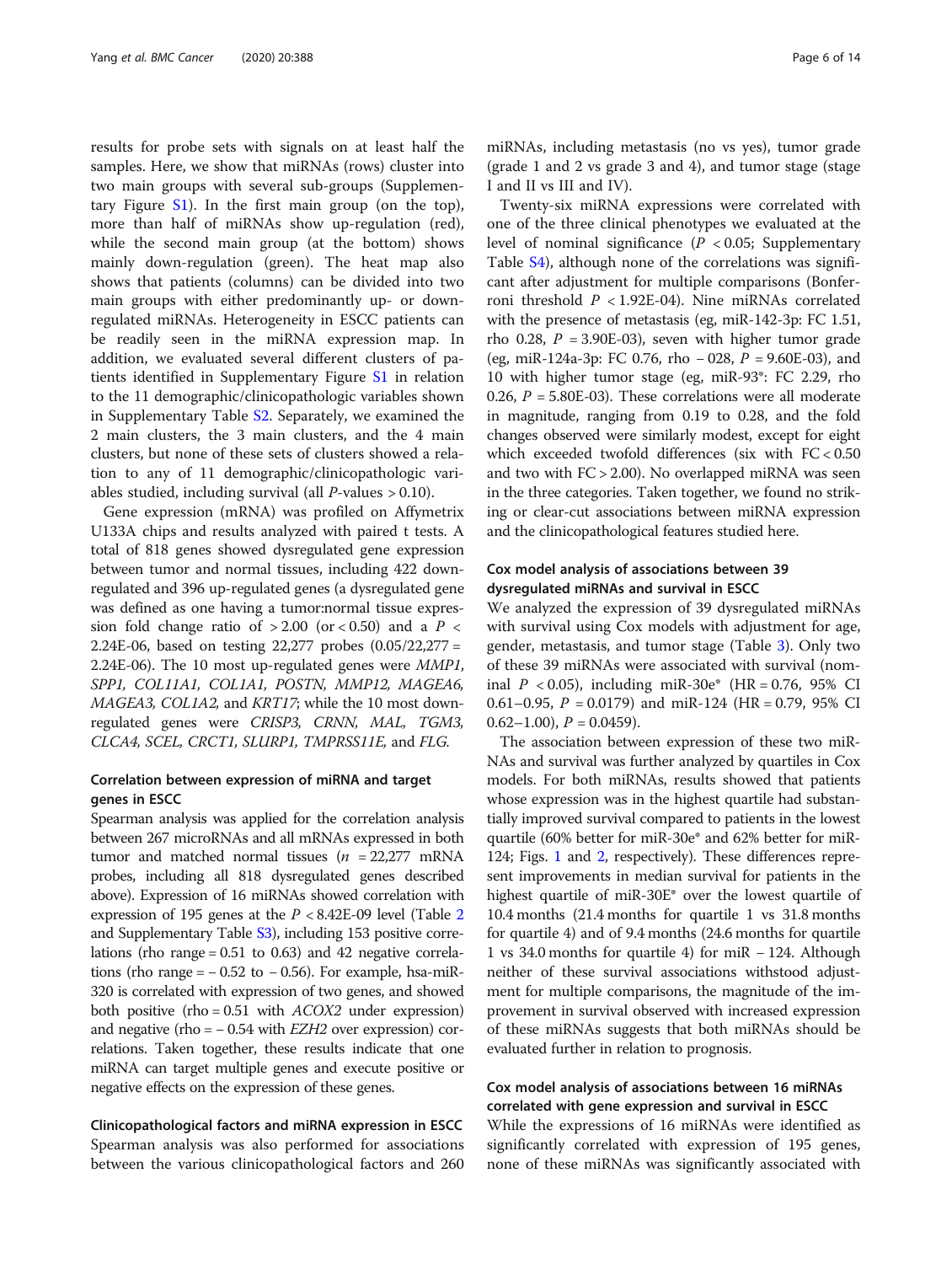|                | No. miRNA     |      | miRNA fold change <sup>b</sup> No. correlated genes Correlated gene |                    | Gene fold change <sup>c</sup>                                           | Rho     | P-value             |
|----------------|---------------|------|---------------------------------------------------------------------|--------------------|-------------------------------------------------------------------------|---------|---------------------|
| 1              | has-miR-155   | 1.73 | 3                                                                   | PSMB9              | 2.50                                                                    | 0.57    | $< 10E - 12$        |
|                |               |      |                                                                     | BTN3A3 /// BTN3A2  | 1.70                                                                    | 0.55    | 6.80E-10            |
|                |               |      |                                                                     | UBE2L6             | 1.90                                                                    | 0.54    | 2.20E-09            |
| $\overline{2}$ | hsa-miR-133a  | 0.19 | $\overline{2}$                                                      | SLC2A1             | 2.40                                                                    | $-0.52$ | 4.50E-09            |
|                |               |      |                                                                     | SLC6A8             | 1.90                                                                    | $-0.52$ | 7.10E-09            |
| 3              | hsa-miR-135a* | 0.89 | $\mathbf{1}$                                                        | BC37295_3          | 0.83                                                                    | 0.53    | 2.80E-09            |
| 4              | hsa-miR-145   | 0.29 | $\mathbf{1}$                                                        | SMC4               | 1.20                                                                    | $-0.54$ | 1.50E-09            |
| 5              | hsa-miR-149   | 0.4  | 6                                                                   | <b>IFI30</b>       | 2.40                                                                    | $-0.52$ | 4.80E-09            |
|                |               |      |                                                                     | PSME2              | 1.70                                                                    | $-0.52$ | 6.30E-09            |
|                |               |      |                                                                     | GZMA               | 1.50                                                                    | $-0.52$ | 5.40E-09            |
|                |               |      |                                                                     | PSMB8              | 1.80                                                                    | $-0.54$ | 6.00E-10            |
|                |               |      |                                                                     | TRA@ /// TRD@      | 1.10                                                                    | $-0.54$ | 1.30E-09            |
|                |               |      |                                                                     | PSMB9              | 2.50                                                                    | $-0.56$ | 3.70E-12            |
| 6              | hsa-miR-150   | 0.49 | 5                                                                   | CCR7               | 1.10                                                                    | 0.57    | $\mathsf{O}\xspace$ |
|                |               |      |                                                                     | <b>IGHM</b>        | 0.94                                                                    | 0.54    | 1.10E-09            |
|                |               |      |                                                                     | SELL               | 1.30                                                                    | 0.52    | 4.70E-09            |
|                |               |      |                                                                     | CCL19              | 0.81                                                                    | 0.52    | 6.70E-09            |
|                |               |      |                                                                     | MS4A1              | 1.10                                                                    | 0.52    | 5.80E-09            |
| 7              | hsa-miR-200b  | 1.11 | 7                                                                   | GPR116             | 1.10                                                                    | $-0.52$ | 7.40E-09            |
|                |               |      |                                                                     | <b>DMD</b>         | 0.58                                                                    | $-0.53$ | 4.90E-09            |
|                |               |      |                                                                     | IL33               | 0.61                                                                    | $-0.53$ | 2.60E-09            |
|                |               |      |                                                                     | RFTN1              | 1.20                                                                    | $-0.53$ | 4.30E-09            |
|                |               |      |                                                                     | PPARGC1A           | 0.71                                                                    | $-0.53$ | 4.70E-09            |
|                |               |      |                                                                     | GPM6A              | 0.68                                                                    | $-0.54$ | 1.50E-09            |
|                |               |      |                                                                     | GEM                | 0.80                                                                    | $-0.56$ | 1.40E-10            |
| 8              | hsa-miR-203   | 0.31 | 146                                                                 | DSG3               | 0.45                                                                    | 0.63    | $< 10E - 12$        |
|                |               |      |                                                                     | CST6               | 0.35                                                                    | 0.62    | $< 10E - 12$        |
|                |               |      |                                                                     | IL1RN              | 0.16                                                                    | 0.62    | $< 10E - 12$        |
|                |               |      |                                                                     | МАРЗК9             | 0.50                                                                    | 0.62    | $< 10E - 12$        |
|                |               |      |                                                                     | <b>GLTP</b>        | 0.28                                                                    | 0.62    | $< 10E - 12$        |
|                |               |      |                                                                     | AIM1L /// FLJ38020 | 0.29                                                                    | 0.62    | $< 10E - 12$        |
|                |               |      |                                                                     | PPL                | 0.17                                                                    | 0.61    | $< 10E - 12$        |
|                |               |      |                                                                     | SERPINB13          | 0.19                                                                    | 0.61    | $< 10E - 12$        |
|                |               |      |                                                                     | FBXO34             | 0.57                                                                    | 0.61    | $< 10E - 12$        |
|                |               |      |                                                                     | EVPL               | 0.29                                                                    | 0.60    | $< 10E - 12$        |
|                |               |      |                                                                     | SPRR1B             | 0.43                                                                    | 0.60    | $< 10E - 12$        |
|                |               |      |                                                                     | SERPINB13          | 0.22                                                                    | 0.60    | $< 10E - 12$        |
|                |               |      |                                                                     | SPRR1A             | 0.27                                                                    | 0.60    | $< 10E - 12$        |
|                |               |      |                                                                     | RAPGEFL1           | 0.54                                                                    | 0.60    | $< 10E - 12$        |
|                |               |      |                                                                     | ZNF750             | 0.29                                                                    | 0.60    | $< 10E - 12$        |
|                |               |      |                                                                     |                    | (for full set of genes correlated with miR-203, see Supplementary Table |         |                     |
|                |               |      |                                                                     | S3)                |                                                                         |         |                     |
| 9              | hsa-miR-205   | 0.89 | 5                                                                   | F12                | 1.10                                                                    | 0.57    | $< 10E - 12$        |
|                |               |      |                                                                     | STX6               | 1.10                                                                    | 0.54    | 1.30E-09            |

## <span id="page-6-0"></span>Table 2 Correlated miRNA - gene expression pairs in ESCC<sup>a</sup>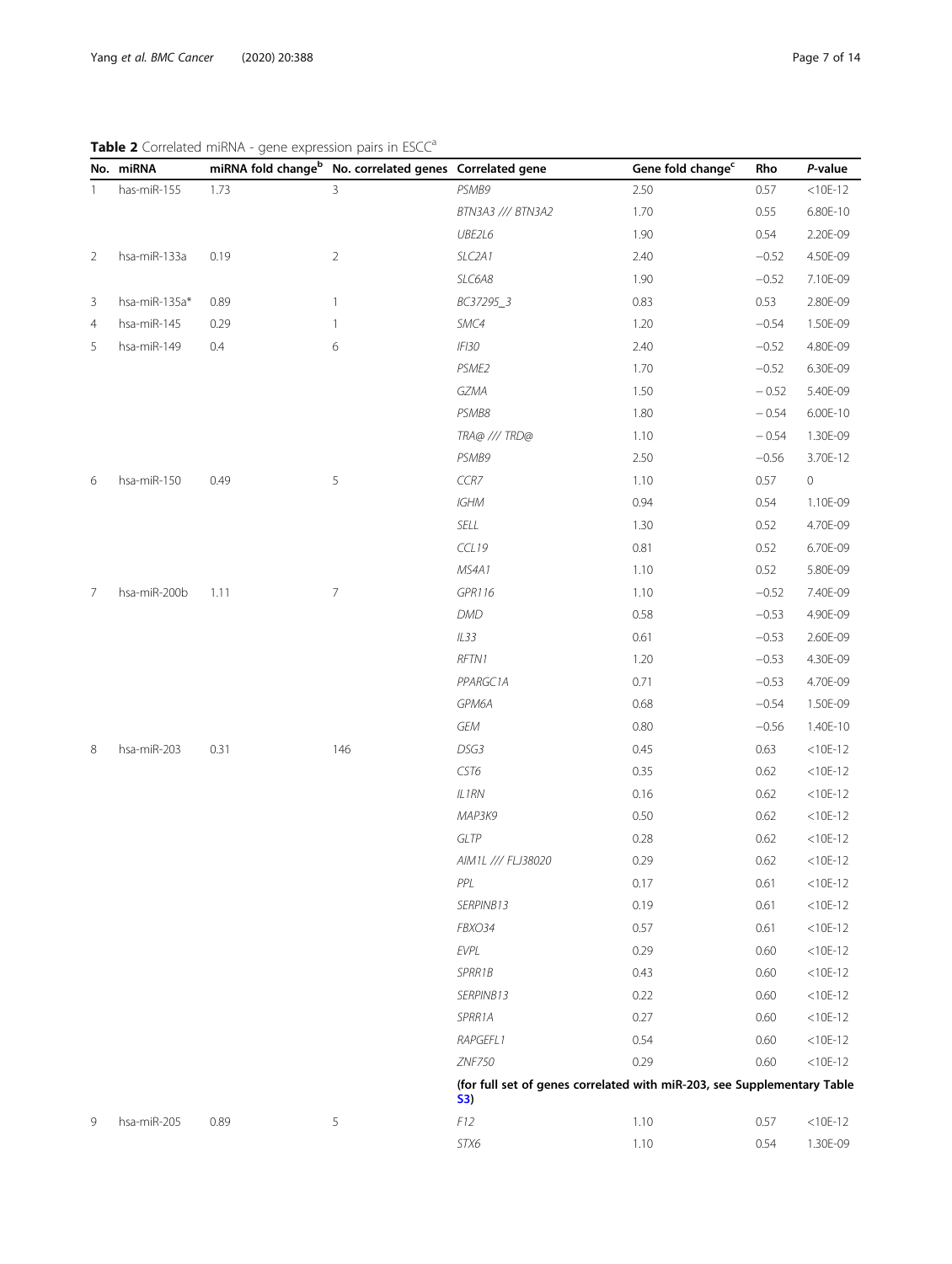|    | No. miRNA           |      | miRNA fold change <sup>b</sup> No. correlated genes Correlated gene |                                                         | Gene fold change <sup>c</sup> | Rho     | P-value      |
|----|---------------------|------|---------------------------------------------------------------------|---------------------------------------------------------|-------------------------------|---------|--------------|
|    |                     |      |                                                                     | HSPA4                                                   | 0.85                          | 0.52    | 6.90E-09     |
|    |                     |      |                                                                     | MGC24039                                                | 0.97                          | $-0.52$ | 5.60E-09     |
|    |                     |      |                                                                     | PFAAP5                                                  | 0.90                          | $-0.53$ | 3.50E-09     |
| 10 | hsa-miR-214         | 1.17 | 3                                                                   | CHAF1A                                                  | 1.40                          | $-0.52$ | 4.70E-09     |
|    |                     |      |                                                                     | EZH2                                                    | 2.10                          | $-0.54$ | 1.60E-09     |
|    |                     |      |                                                                     | <b>TMPO</b>                                             | 1.50                          | $-0.54$ | 8.50E-10     |
| 11 | hsa-miR-224         | 1.56 | $\mathbf{1}$                                                        | F12                                                     | 1.10                          | 0.53    | 2.00E-09     |
| 12 | hsa-miR-320         | 0.51 | $\overline{2}$                                                      | ACOX2                                                   | 0.50                          | 0.51    | 6.60E-09     |
|    |                     |      |                                                                     | EZH2                                                    | 2.10                          | $-0.54$ | 4.40E-10     |
| 13 | hsa-miR-375         | 0.02 | 2                                                                   | IL1RN                                                   | 0.16                          | 0.59    | 9.90E-10     |
|    |                     |      |                                                                     | PSG3                                                    | 0.62                          | 0.58    | 1.40E-09     |
| 14 | hsa-miR-574-3p 0.45 |      | 5                                                                   | ADD1                                                    | 0.72                          | 0.53    | 2.30E-09     |
|    |                     |      |                                                                     | GAS7                                                    | 0.52                          | 0.52    | 7.00E-09     |
|    |                     |      |                                                                     | EZH2                                                    | 2.10                          | $-0.52$ | 7.80E-09     |
|    |                     |      |                                                                     | <b>TMPO</b>                                             | 1.50                          | $-0.52$ | 5.60E-09     |
|    |                     |      |                                                                     | C13orf34                                                | 1.90                          | $-0.52$ | 4.80E-09     |
| 15 | hsa-miR-650         | 0.98 | 15                                                                  | LOC91316                                                | 1.50                          | 0.64    | $< 10E - 12$ |
|    |                     |      |                                                                     | POU2AF1                                                 | 1.70                          | 0.60    | $< 10E - 12$ |
|    |                     |      |                                                                     | CTA-246H3.1                                             | 1.80                          | 0.58    | $< 10E - 12$ |
|    |                     |      |                                                                     | MGC29506                                                | 1.30                          | 0.58    | $< 10E - 12$ |
|    |                     |      |                                                                     | CD79A                                                   | 1.00                          | 0.55    | 2.50E-10     |
|    |                     |      |                                                                     | IGHA1 /// IGHG1 ///<br>IGHG3 /// IGHM                   | 1.20                          | 0.55    | 5.90E-10     |
|    |                     |      |                                                                     | IL8                                                     | 1.60                          | 0.54    | 2.10E-09     |
|    |                     |      |                                                                     | <b>IVD</b>                                              | 1.60                          | 0.54    | 1.20E-09     |
|    |                     |      |                                                                     | CXCL13                                                  | 2.80                          | 0.53    | 3.20E-09     |
|    |                     |      |                                                                     | IGL@                                                    | 2.30                          | 0.53    | 3.70E-09     |
|    |                     |      |                                                                     | IGKC /// NTN2L /// GJB6                                 | 2.40                          | 0.53    | 2.60E-09     |
|    |                     |      |                                                                     | IGL@ /// IGLV4-3 /// IGLV3-25<br>/// IGLV2-14 /// IGLJ3 | 2.30                          | 0.53    | 3.10E-09     |
|    |                     |      |                                                                     | IGL@ /// IGLV4-3 /// IGLV3-25<br>/// IGLV2-14           | 2.10                          | 0.53    | 5.10E-09     |
|    |                     |      |                                                                     | HLA-C                                                   | 2.00                          | 0.52    | 6.30E-09     |
|    |                     |      |                                                                     | IGL@ /// IGLV3-25 /// IGLV2-14<br>/// IGLJ3             | 2.10                          | 0.52    | 5.90E-09     |
| 16 | hsa-miR-99b         | 0.79 | $\mathbf{1}$                                                        | SMC4                                                    | 1.20                          | $-0.52$ | 4.40E-09     |

|  | Table 2 Correlated miRNA - gene expression pairs in ESCC <sup>a</sup> (Continued) |  |  |
|--|-----------------------------------------------------------------------------------|--|--|
|  |                                                                                   |  |  |

<sup>a</sup>P-value threshold for multiple comparison adjustment =  $P < 8.40E$ -09 (0.05/5,947,959)<br><sup>b</sup>modian mi<sup>DNA</sup> fold change

b<sub>median</sub> miRNA fold change

<sup>c</sup>mean gene expression fold change

survival after adjustment for age, gender, metastasis, and tumor stage using Cox models (all  $P > 0.05$ , Supplementary Table [S5](#page-12-0)).

## Cox model analysis of associations between gene expression (mRNA) and survival in ESCC

We also investigated associations between the 195 genes (395 probes) that were significantly associated with miR expression (as shown in Table [2](#page-6-0)) and survival. Expressions of eight genes (nine probes) (NF1, ASXL1, HSPA4, TGOLN2, BAIAP2, EZH2, CHAF1A, SUPT7L) were associated with survival at the nominal significance level  $(P < 0.05)$  in Cox models adjusted for age, gender, metastasis, and stage (Supplementary Table [S6\)](#page-12-0). Further analyses of the nine probes (eight genes) with mRNA expression modeled as quartiles are shown in Table [4](#page-11-0) and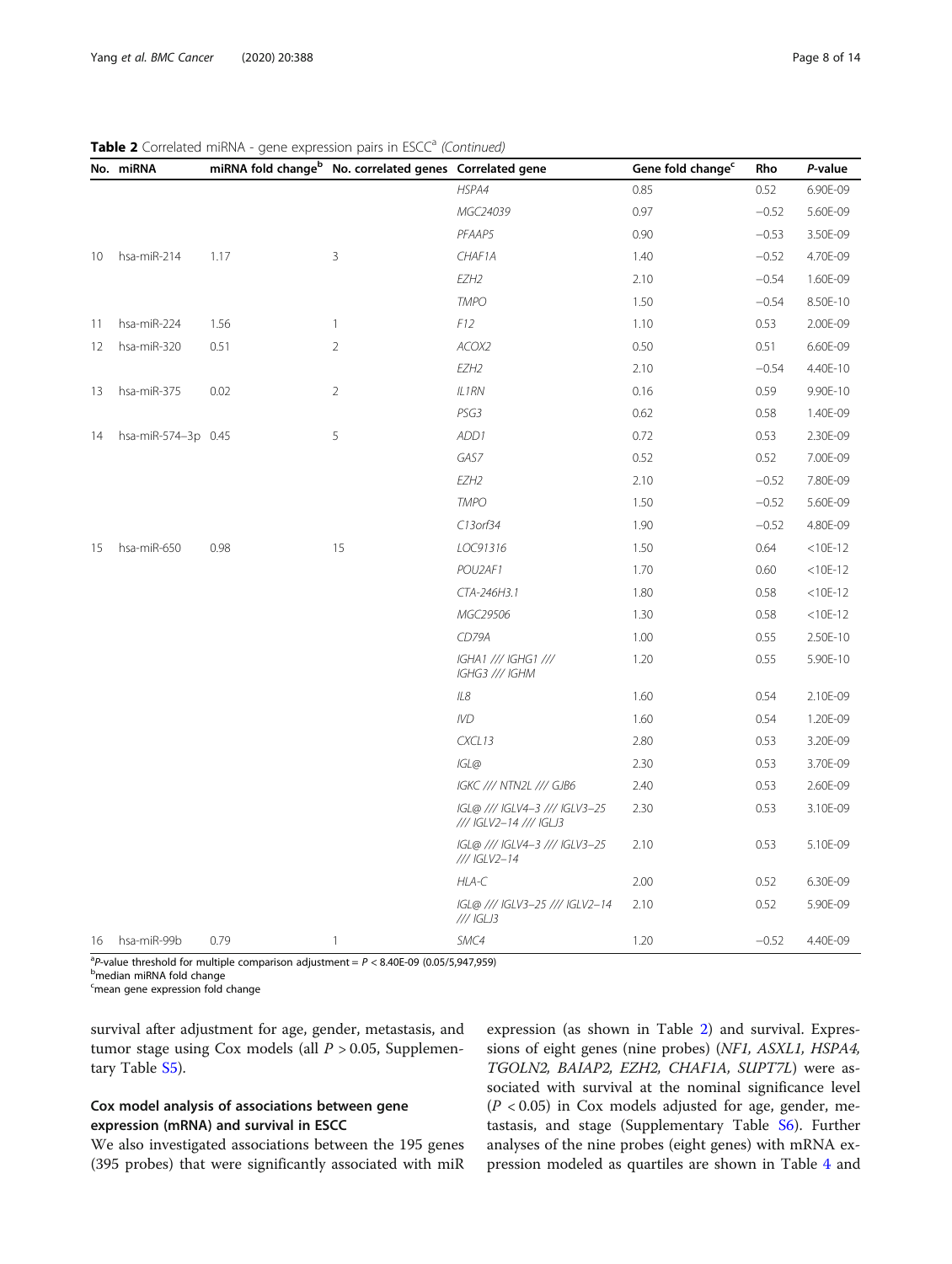<span id="page-8-0"></span>Table 3 Survival by miRNA expression for 39 dysregulated miRNAs (from Table [1\)](#page-4-0)<sup>a,b,c,d</sup>

| No. | miRNA          | <b>HR</b> | 95% CI        | P-value |
|-----|----------------|-----------|---------------|---------|
| 1   | hsa-miR-30e*   | 0.76      | $0.61 - 0.95$ | 0.0179  |
| 2   | hsa-miR-124    | 0.79      | $0.62 - 1.00$ | 0.0459  |
| 3   | hsa-miR-22     | 1.22      | $0.95 - 1.56$ | 0.1166  |
| 4   | hsa-miR-140-3p | 0.84      | $0.67 - 1.05$ | 0.1303  |
| 5   | hsa-miR-143    | 0.85      | $0.68 - 1.06$ | 0.1487  |
| 6   | hsa-miR-150    | 0.85      | $0.67 - 1.08$ | 0.1924  |
| 7   | hsa-miR-106b   | 1.16      | $0.92 - 1.45$ | 0.2022  |
| 8   | hsa-miR-203    | 1.15      | $0.92 - 1.44$ | 0.2197  |
| 9   | hsa-miR-596    | 0.87      | $0.69 - 1.09$ | 0.2285  |
| 10  | hsa-miR-30a*   | 0.88      | $0.71 - 1.09$ | 0.2389  |
| 11  | hsa-miR-23b    | 0.88      | $0.70 - 1.10$ | 0.2638  |
| 12  | hsa-miR-183*   | 1.15      | $0.89 - 1.48$ | 0.2763  |
| 13  | hsa-miR-204    | 0.88      | $0.69 - 1.12$ | 0.2852  |
| 14  | hsa-miR-486-5p | 0.89      | $0.69 - 1.13$ | 0.3295  |
| 15  | hsa-miR-196b   | 0.89      | $0.71 - 1.13$ | 0.3435  |
| 16  | hsa-miR-145    | 0.90      | $0.73 - 1.12$ | 0.3544  |
| 17  | hsa-miR-133b   | 0.90      | $0.72 - 1.12$ | 0.3565  |
| 18  | hsa-miR-133a   | 0.90      | $0.72 - 1.13$ | 0.3815  |
| 19  | hsa-miR-26b*   | 0.89      | $0.68 - 1.18$ | 0.4180  |
| 20  | hsa-miR-21*    | 1.09      | $0.87 - 1.37$ | 0.4533  |
| 21  | hsa-miR-885-5p | 1.08      | $0.85 - 1.38$ | 0.5286  |
| 22  | hsa-miR-130b   | 1.08      | $0.84 - 1.39$ | 0.5384  |
| 23  | hsa-miR-639    | 1.09      | $0.83 - 1.43$ | 0.5404  |
| 24  | hsa-miR-21*    | 1.07      | $0.86 - 1.34$ | 0.5411  |
| 25  | hsa-miR-423-5p | 1.07      | $0.84 - 1.37$ | 0.5707  |
| 26  | hsa-miR-95     | 0.94      | 0.74-1.19     | 0.5844  |
| 27  | hsa-miR-708    | 0.95      | $0.75 - 1.20$ | 0.6622  |
| 28  | hsa-miR-378*   | 1.05      | $0.84 - 1.32$ | 0.6677  |
| 29  | hsa-let-7c     | 0.95      | $0.76 - 1.20$ | 0.6779  |
| 30  | hsa-miR-328    | 0.95      | $0.74 - 1.21$ | 0.6869  |
| 31  | hsa-miR-574-3p | 0.95      | $0.75 - 1.21$ | 0.6977  |
| 32  | hsa-miR-139-5p | 0.96      | $0.77 - 1.20$ | 0.7210  |
| 33  | hsa-miR-375    | 1.04      | $0.81 - 1.33$ | 0.7731  |
| 34  | hsa-miR-149    | 0.97      | $0.76 - 1.22$ | 0.7813  |
| 35  | hsa-miR-125b   | 0.97      | $0.77 - 1.23$ | 0.8095  |
| 36  | hsa-miR-99a*   | 1.01      | $0.81 - 1.26$ | 0.9020  |
| 37  | hsa-miR-422a   | 0.99      | $0.79 - 1.23$ | 0.9074  |
| 38  | hsa-miR-100    | 1.01      | $0.80 - 1.26$ | 0.9548  |
| 39  | hsa-miR-378    | 1.00      | $0.80 - 1.26$ | 0.9770  |

<sup>a</sup>miRNA expression modeled as tumor/normal fold change using ordinal variable (0,1,2,3)

b<sub>mi</sub>RNAs shown in ascending order by *P*-value<br>SCox preportional bazards models adjusted for

Cox proportional hazards models adjusted for age, gender, metastasis, stage  $d$ Associations  $P < 0.05$  are bolded and italicized

graphically as Kaplan-Meier plots in Supplementary Figure [S2](#page-12-0). The magnitude of the HR for persons in the highest quartile of expression was greatest for NF1  $(HR = 0.30)$ ; this translated into a median survival improvement of 11.1 months (for Q4 vs Q1). Median survival differences for persons in the highest vs lowest quartiles of gene expression were largest for EZH2 and CHAF1A at  $-18.3$  and  $-20.1$  months, respectively.

## **Discussion**

MicroRNAs (miRs) play an important central role in regulating the stability and expression of messenger RNA. To our knowledge, the present study is the largest to date to characterize genome-wide expressions of miRs and mRNAs in matched tumor/normal tissues from ESCC patients and relate those expressions to prognosis.

We identified 39 miRs that showed significant dysregulation in ESCC, including 11 up- and 28 downregulated. Some of these miRNAs have been reported in cancers before, including ESCC (e.g., miR-143, miR-145, miR-196b, and miR-375). Among the dysregulated miR-NAs identified, miR-196b showed the greatest upregulation (FC 9.3) while miR-375 had the greatest down-regulation (FC 0.02). Over-expression of miR-196b has been previously described in ESCC, in pancreatic and gastric cancers, and in leukemia [[11,](#page-13-0) [24](#page-13-0)–[26](#page-13-0)]. This phenomenon, in which the same miRs are dysregulated in different cancers, suggests that these miRs are common regulators in human tumorigenesis. Interestingly, miR-375 was also dysregulated in esophageal adenocarcinoma (EAC), but there it was markedly upregulated [[27\]](#page-13-0) as opposed to down-regulated as we observed here in ESCC and as been has reported by others in ESCC [\[12](#page-13-0)]. It is possible that the role of miR-375 in cancer has tissue and tumor specificity [[28\]](#page-13-0). Overall, miR-375 appears to function as a tumor suppressor in ESCC but as an oncogene in EAC. Although miR-375 was not related to prognosis in ESCC patients in our study, lower expression of miR-375 was associated with poorer prognosis in several prior studies [[13,](#page-13-0) [29](#page-13-0)]. Whether or not miR-375 is associated with survival, its extreme under-expression in ESCC suggests it merits further study as a potential early disease detection biomarker.

Many studies have identified numerous dysregulated miRs in various cancers. However, whether these dysregulated miRs influence gene targets in tumors is unclear. To better understand the associations between expression levels of miRs and gene targets, we performed genome-wide expression of miRs and mRNA using patient-matched tumor and normal tissues. We identified 16 miRs whose expressions correlated with gene expression (after Bonferroni correction), including six miRs whose tumor:normal expression FCs were < 0.50.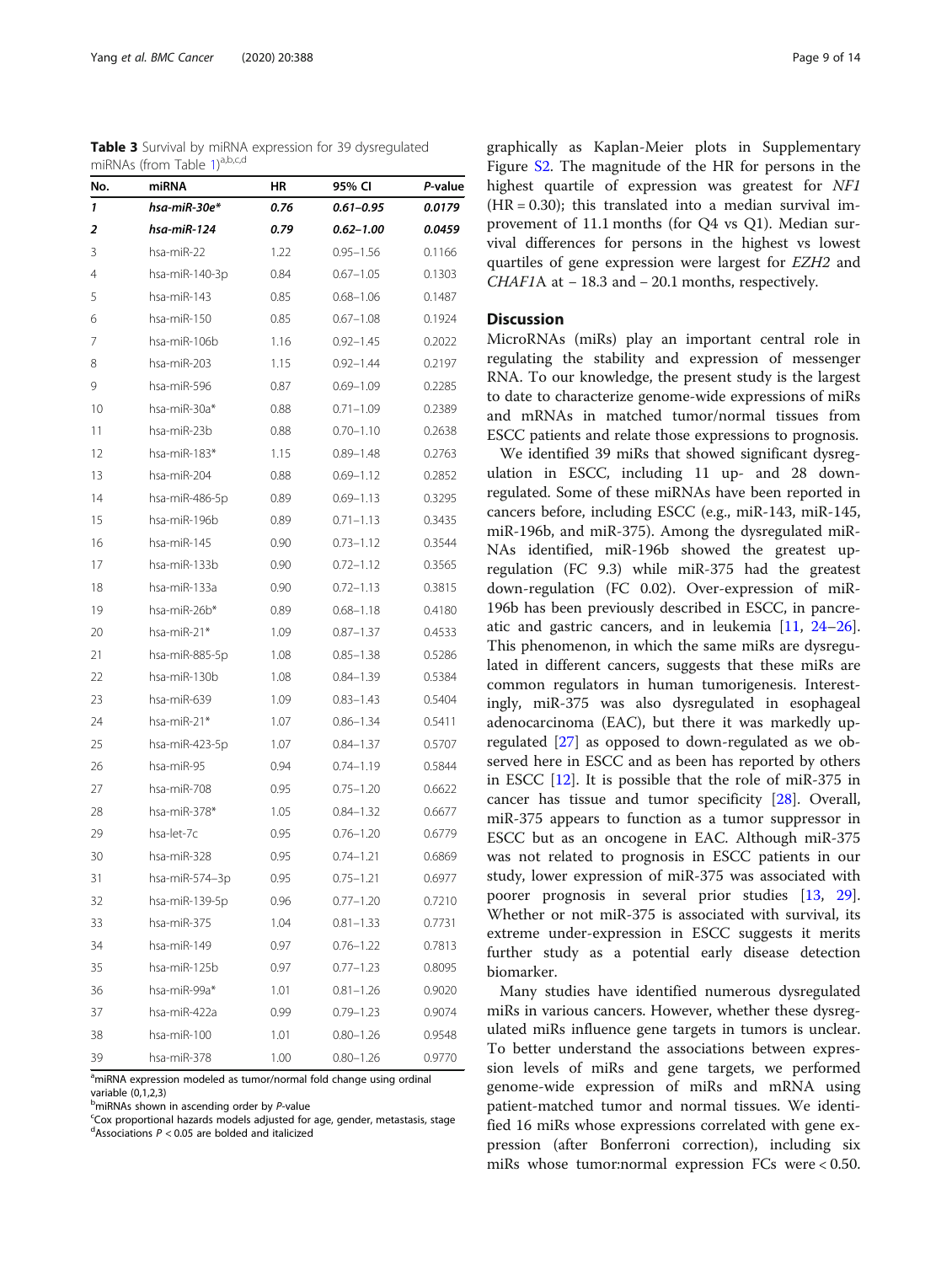<span id="page-9-0"></span>

For example, decreased expression of miR-133a (FC 0.19) correlated with up-regulation of SLC2A1 (Solute Carrier Family 2 Member 1) (FC 2.40). This gene encodes a major glucose transporter in the mammalian blood-brain barrier. Lazar et al. reported increased expression of this gene in some malignant tumors and suggested a role for glucose-derivative tracers to detect in vivo thyroid cancer metastases by positron-emission tomography scanning [\[30\]](#page-13-0). On the other hand, decreased expression of miR-203 (FC 0.31) was associated with down-regulation of several genes, including PPL (Periplakin) (FC 0.17) and EVPL (Envoplakin) (FC 0.29). The EVPL gene encodes a member of the plakin family of proteins that form components of desmosomes and the epidermal cornified envelope. This gene is located in the tylosis esophageal cancer locus on chromosome 17q25, and its deletion is associated with both familial and sporadic forms of ESCC [[31](#page-13-0)]. PPL is an important paralog of the EVPL gene and both EVPL and PPL were downregulated, indicating that miR-203 can regulate expression of more than one gene in ESCC. These results suggest that some miRs may act as tumor suppressors (eg, miR-133a) while others function as oncogenes (e.g., miR-203) in ESCC.

We identified three miRs (miR-214, FC 1.17; miR-320, FC 0.50; and miR-574–3p, FC 0.45; Supplementary Table [S1\)](#page-12-0) that correlated with up-regulation of EZH2 (FC 2.10 for all three of these miRs, Table [2](#page-6-0)), a gene related to survival (Table [4](#page-11-0) and Supplementary Figure [S2](#page-12-0)). EZH2 is an epigenetic regulator of the polycomb group proteins with important functions in embryonic stem cell regulation. Varambally et al. reported that EZH2 was over-expressed in prostate cancer and associated with under-expression of miR-101 [\[32,](#page-13-0) [33\]](#page-13-0). In our study, expression of miR-101 (median FC 1.2, range 0.005 to 79.7) was not correlated with expression of EZH2, but ESCC patients who over-expressed this gene had shorter survival  $(HR = 1.30, 95\% \text{ CI } 1.03 - 1.62, \text{ nominal } P = 0.0247).$ 

Although we found 16 miRs whose expression correlated with gene expression, the magnitude of the tumor: normal expression level ratios in 10 of these miRs was in the normal range (i.e.,  $0.50 < FC < 2.00$ ). For example, miR-155 (FC 1.73) correlated with over-expression of PSMB9 (FC 2.50), and miR-650 (FC 0.98) correlated with over-expression of CXCL13 (FC 2.80). It seems clear that there are many factors that can influence gene expression beyond just the effect of miRs (e.g., DNA mutations, splice changes), and that widespread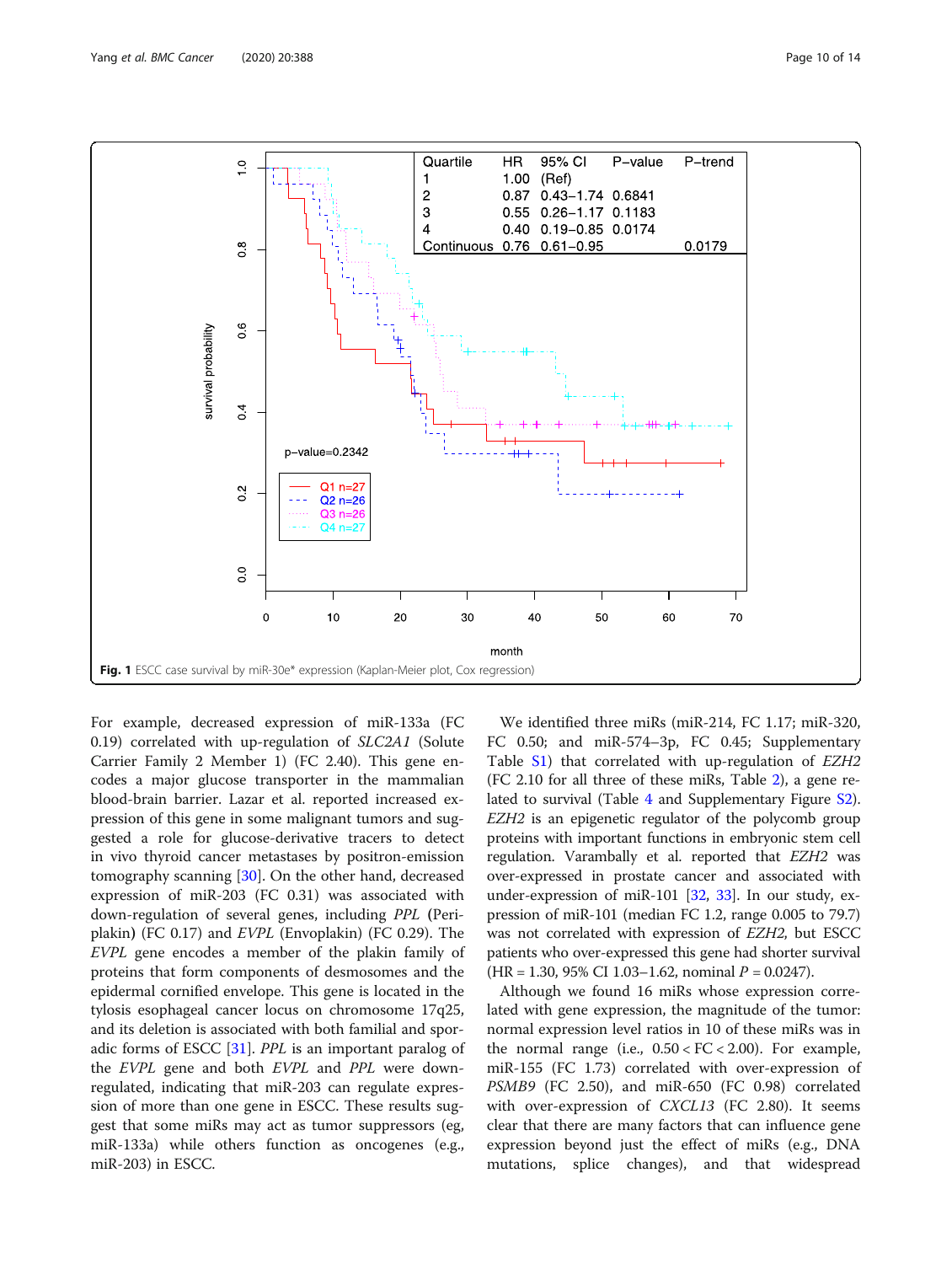<span id="page-10-0"></span>

dysregulation of cancer-associated miRs is a complex phenomenon. Many of these miRs have been located downstream of major oncogenes and tumor suppressors that act as transcription factors [\[28\]](#page-13-0). Thus, paired studies on expression of both miRs and gene targets as well as other studies (e.g., somatic mutation, methylation) using the same samples may help us better understand the role these cancer-associated miRs play in human cancers.

miR expression has been associated with diagnosis, prognosis, and response to treatment in various cancers. The present study suggests a number of potential miRs that might serve as early detection or diagnostic markers. Essentially all 39 dysregulated miRs shown in Table [1](#page-4-0) can be considered candidate early detection/ diagnosis markers for ESCC, although the most attractive candidates among these are the miRs with the most extreme tumor/normal fold changes, particularly miRs with elevated FCs, since laboratory tests that measure increased levels are typically easier to develop and interpret than tests that measure decreased levels. The miRs identified with the most extreme FCs include miR-375 (FC 0.02), miR139-5p (FC 0.14), and miR-133a (FC 0.19) with the lowest FCs, and miR-196b (FC 9.31), miR-21 (FC 4.60), and miR-124 (FC 2.98) with the highest FCs.

More study is required, however, to establish the true clinical usefulness of these miRs as early detection/diagnosis markers in ESCC, including evaluation in more cases as well as controls to affirm findings from the current research and address traditional screening test parameters (e.g, sensitivity, specificity, etc). At some point it will be necessary to evaluate these miRs in esophageal squamous epithelium in patients representing a spectrum of disease that includes normal, premalignancy, and early invasive disease to determine when miR expression changes occur in the ESCC carcinogenesis process. If blood levels of these miRs can be shown to reproducibly reflect levels in esophageal tissue, early detection screening and/or diagnosis might be reducible to a simple blood test.

This study also found evidence that expression of selected individual miRs might serve as prognosis markers in ESCC cases. Expressions of two miRs – miR-124 and miR-30e\* – were both associated with survival in ESCC patients. miR-124 was up-regulated in ESCC patients (FC 2.98) and patients with higher expression levels lived longer, while miR-30e\* was down-regulated (FC 0.40) but patients with lower expression levels also survived longer.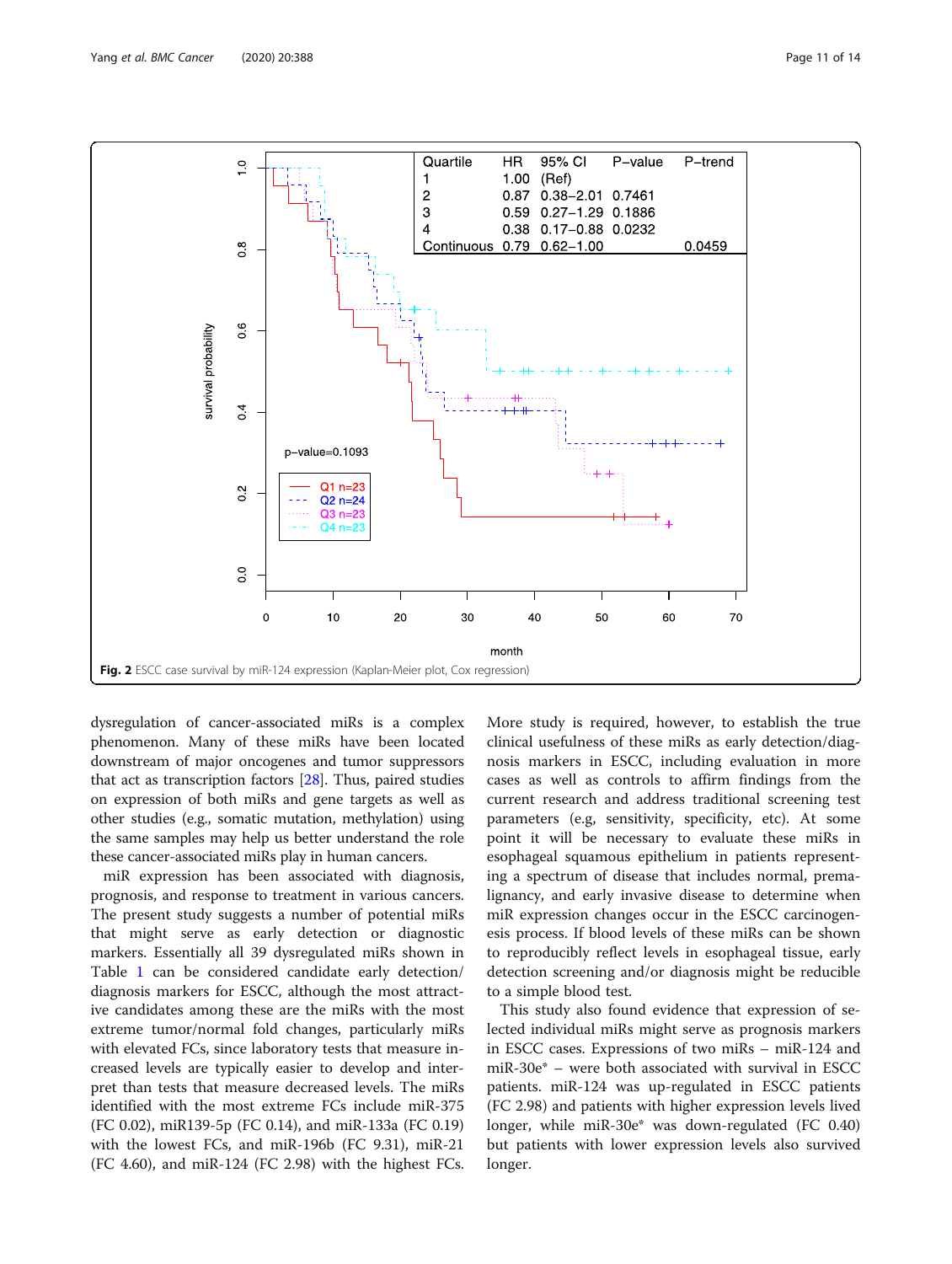<span id="page-11-0"></span>

|  |  |  |  |  | Table 4 Survival by mRNA expression for 9 probes correlated with miRs in ESCC (from Supplementary Table S6) <sup>a,b,c</sup> |  |
|--|--|--|--|--|------------------------------------------------------------------------------------------------------------------------------|--|
|  |  |  |  |  |                                                                                                                              |  |

| No.            | Gene/Probe         | Quartile                  | HR   | 95% CI        | P-value | P-trend | Log-Rank P-value |
|----------------|--------------------|---------------------------|------|---------------|---------|---------|------------------|
| $\mathbf{1}$   | NF1/204323_x_at    | $\mathbf{1}$              | 1.00 | (Ref)         |         |         |                  |
|                |                    | $\sqrt{2}$                | 0.93 | $0.45 - 1.93$ | 0.8504  |         |                  |
|                |                    | $\ensuremath{\mathsf{3}}$ | 0.46 | $0.19 - 1.08$ | 0.0748  |         |                  |
|                |                    | 4                         | 0.30 | $0.13 - 0.71$ | 0.0062  |         |                  |
|                |                    |                           |      |               |         | 0.0037  | 0.0805           |
| 2              | ASXL1/212237_at    | $\mathbf{1}$              | 1.00 | (Ref)         |         |         |                  |
|                |                    | $\overline{2}$            | 0.90 | $0.44 - 1.83$ | 0.7743  |         |                  |
|                |                    | 3                         | 0.42 | $0.18 - 0.95$ | 0.0371  |         |                  |
|                |                    | $\overline{4}$            | 0.46 | $0.20 - 1.06$ | 0.0690  |         |                  |
|                |                    |                           |      |               |         | 0.0094  | 0.1116           |
| 3              | HSPA4/208814_at    | $\mathbf{1}$              | 1.00 | (Ref)         |         |         |                  |
|                |                    | $\overline{2}$            | 2.40 | 1.03-5.61     | 0.0433  |         |                  |
|                |                    | $\mathsf 3$               | 1.94 | $0.77 - 4.91$ | 0.1610  |         |                  |
|                |                    | 4                         | 2.84 | 1.29-6.29     | 0.0099  |         |                  |
|                |                    |                           |      |               |         | 0.0162  | 0.0139           |
| $\overline{4}$ | TGOLN2/212043_at   | $\mathbf{1}$              | 1.00 | (Ref)         |         |         |                  |
|                |                    | $\sqrt{2}$                | 0.86 | $0.40 - 1.86$ | 0.7014  |         |                  |
|                |                    | $\ensuremath{\mathsf{3}}$ | 0.57 | $0.26 - 1.26$ | 0.1664  |         |                  |
|                |                    | 4                         | 0.35 | $0.14 - 0.86$ | 0.0221  |         |                  |
|                |                    |                           |      |               |         | 0.0223  | 0.2394           |
| 5              | BAIAP2/207832_at   | $\overline{1}$            | 1.00 | (Ref)         |         |         |                  |
|                |                    | $\overline{2}$            | 0.69 | $0.36 - 1.34$ | 0.2766  |         |                  |
|                |                    | $\ensuremath{\mathsf{3}}$ | 0.61 | $0.31 - 1.21$ | 0.1588  |         |                  |
|                |                    | 4                         | 0.51 | $0.22 - 1.15$ | 0.1043  |         |                  |
|                |                    |                           |      |               |         | 0.0245  | 0.0823           |
| 6              | EZH2/203358_s_at   | $\overline{1}$            | 1.00 | (Ref)         |         |         |                  |
|                |                    | $\overline{2}$            | 1.36 | $0.61 - 3.01$ | 0.4540  |         |                  |
|                |                    | 3                         | 3.55 | $1.55 - 8.12$ | 0.0027  |         |                  |
|                |                    | 4                         | 2.27 | $1.01 - 5.11$ | 0.0468  |         |                  |
|                |                    |                           |      |               |         | 0.0247  | 0.0100           |
| $\overline{7}$ | CHAF1A/214426_x_at | $\overline{1}$            | 1.00 | (Ref)         |         |         |                  |
|                |                    | $\boldsymbol{2}$          | 2.30 | $1.00 - 5.30$ | 0.0499  |         |                  |
|                |                    | 3                         | 2.65 | $1.18 - 5.92$ | 0.0177  |         |                  |
|                |                    | 4                         | 2.56 | $1.17 - 5.61$ | 0.0190  |         |                  |
|                |                    |                           |      |               |         | 0.0253  | 0.0652           |
| $\,8\,$        | TGOLN2/212040_at   | $\mathbf{1}$              | 1.00 | (Ref)         |         |         |                  |
|                |                    | $\overline{2}$            | 1.24 | $0.62 - 2.50$ | 0.5435  |         |                  |
|                |                    | $\mathsf 3$               | 0.55 | $0.25 - 1.25$ | 0.1555  |         |                  |
|                |                    | 4                         | 0.35 | $0.13 - 0.95$ | 0.0393  |         |                  |
|                |                    |                           |      |               |         | 0.0258  | 0.2537           |
| 9              | SUPT7L/201836_s_at | $\mathbf{1}$              | 1.00 | (Ref)         |         |         |                  |
|                |                    | $\sqrt{2}$                | 1.09 | $0.47 - 2.52$ | 0.8355  |         |                  |
|                |                    | $\mathsf 3$               | 0.71 | $0.34 - 1.51$ | 0.3746  |         |                  |
|                |                    | $\overline{4}$            | 0.42 | $0.17 - 1.01$ | 0.0535  |         |                  |
|                |                    |                           |      |               |         | 0.0329  | 0.4634           |

<sup>a</sup>mRNA expression modeled as tumor/normal mRNA expression fold change by quartile of expression<br><sup>b</sup>Genes/probes shown in ascending order by P-trend value<br><sup>c</sup>Models adjusted for age, gender, metastasis, stage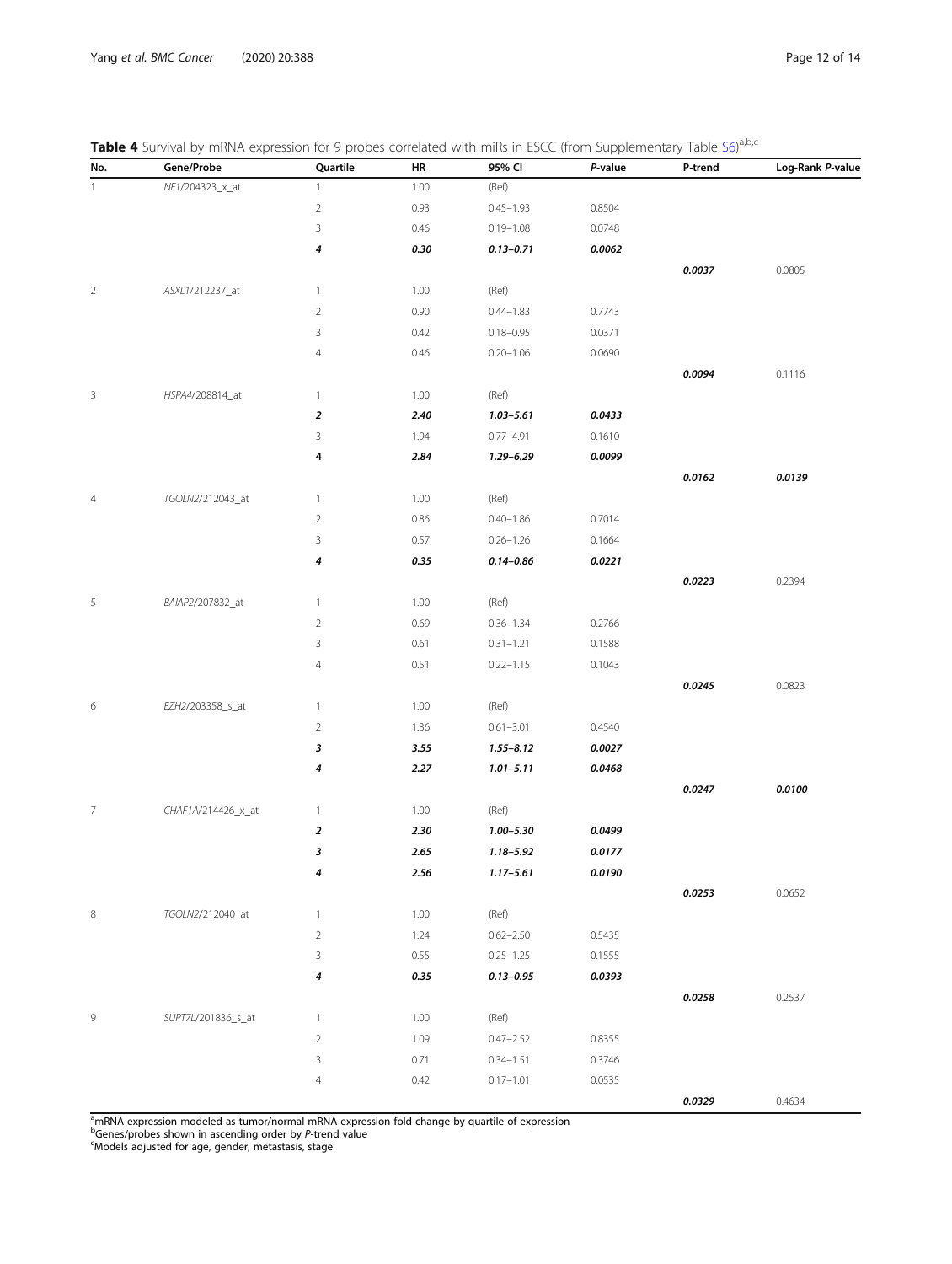<span id="page-12-0"></span>Based on findings from the current study, the most attractive individual miR for future development as a potential biomarker in ESCC appears to be miR-124. This is because miR-124 was markedly elevated in tumor compared to normal tissue (FC 2.98), making it attractive as a potential early detection/diagnosis marker. At the same time, expression of miR-124 was also associated with survival, suggesting that it may serve as a prognosis marker as well.

Hierarchical clustering identified collections of ESCC cases whose miR expression profiles grouped them together. Unfortunately, survival experience for patients in these different groupings did not differ.

In addition to the miR-30\* and miR-124 associations with survival noted above, expression of eight genes (9 different mRNA probes) were also nominally associated with survival. Additional work is needed to establish if the observed associations with survival in ESCC for these mRNAs are real or just false positives. Further, inherent instability in mRNAs makes their practical use as biomarkers very difficult, so, in addition to further validating the use of these mRNAs as prognosis markers, efforts to translate assessment of mRNA expression into gene-specific protein expression assays that can be readily applied in clinical labs (e.g., through immunohistochemistry tests) are also needed.

Our identification of both miRs and genes whose expressions separately appear to relate to survival in ESCC patients suggests that further exploration of models employing miR and gene markers together might lead to markers or signatures with improved predictive performance. Thus, integrating the data from different sources initially generated to inform on the biologic role of these small molecules might also find clinical relevance as markers for early detection, diagnosis, or prognosis.

## Conclusions

Using genome-wide platforms in tumor and normal tissues we identified 39 miRs with dysregulated expression in ESCC patients. Combining these miR data with genome-wide RNA expression data on the same patients, we further determined that expression of 16 miRs strongly correlated with RNA expression in 195 genes. We found both miRs and RNAs whose expressions showed suggestive associations with clinical characteristics and survival. Taken together, our findings provide insights into the expression of miRs and their relation to regulation of RNA targets in ESCC tumorigenesis, and suggest opportunities for the future development miRs and mRNAs as biomarkers for early detection, diagnosis, and prognosis in ESCC.

## Supplementary information

Supplementary information accompanies this paper at [https://doi.org/10.](https://doi.org/10.1186/s12885-020-06901-6) [1186/s12885-020-06901-6](https://doi.org/10.1186/s12885-020-06901-6).

Additional file 1: Table S1. 260 miRNAs with tumor & normal tissue expression in ≥50% of cases.

Additional file 2: Table S2. Demographic and clinical characteristics of ESCC cases  $(n = 113)$ .

Additional file 3: Figure S1. Heatmap of miRNAs dysregulated in at least half of ESCC cases.

Additional file 4: Table S3. Gene/probe expressions correlated with miR-203

Additional file 5: Table S4. Correlation of miRNA expression with clinical characteristics.

Additional file 6: Table S5. Survival by miR expression for 16 miRs correlated with gene expression (from Table 2).

Additional file 7: Table S6. Survival by mRNA expression for 395 probes (in 195 genes) correlated with miRs.

Additional file 8: Figure S2. Kaplan-Meier survival plots by quartile of RNA expression for 9 probes correlated with miRNAs (from Supplementary Table S6).

#### Abbreviations

CI: confidence interval; ESCC: esophageal squamous cell carcinoma; EAC: esophageal adenocarcinoma; FC: fold change; HR: hazard ratio; miR: miRNA = micro RNA; mRNA: messenger RNA; Q1: quartile 1

#### Acknowledgements

The authors thank the physicians and scientists at the Shanxi Cancer Hospital and Institute for their contributions to this research and the patients and their families for their participation.

#### Authors' contributions

Conception and design (HS, NH, AMG, PRT); development of methodology (HS, NH, CW, LW); acquisition of data (HS, NH, CW, LW, AMG, PRT, CG); analysis and interpretation of data (HY, HS, NH, CW, LW, CG, AMG, MPL, PRT); writing, review, and/or revision of the manuscript (HY, HS, NH, AMG, PRT); administrative, technical, or material support (HY, HS, CW, LW); study supervision (NH, CG, AMG, MPL, PRT). All authors have read and approved the manuscript.

#### Funding

This research was supported by the Intramural Research Program of the National Institutes of Health, the National Cancer Institute, the Division of Cancer Epidemiology and Genetics, and the Center for Cancer Research. This project was funded entirely by the Intramural Research Program and underwent internal review for the design of the study prior to implementation. Data collection, analysis, interpretation, and writing of this manuscript were the sole responsibility of the authors.

#### Availability of data and materials

The GEO accession numbers of the array data analyzed for this manuscript are GSE44021 for the mRNA data (available at [http://www.ncbi.nlm.nih.gov/](http://www.ncbi.nlm.nih.gov/geo/query/acc.cgi?acc=GSE44021) [geo/query/acc.cgi?acc=GSE44021](http://www.ncbi.nlm.nih.gov/geo/query/acc.cgi?acc=GSE44021)) and GSE67268 for the miRNA data (available at [http://www.ncbi.nlm.nih.gov/geo/query/acc.cgi?acc=GSE67268\)](http://www.ncbi.nlm.nih.gov/geo/query/acc.cgi?acc=GSE67268). Clinical data analyzed in the current study are not publically available due to presence of identifiable patient information but are available from the corresponding author upon reasonable request.

## Ethics approval and consent to participate

This study was approved by the Institutional Review Boards of the Shanxi Cancer Hospital and Institute (Shanxi Province, Taiyuan, PR China) [single project assurance number S-12118-01] and the National Cancer Institute (Bethesda, MD, USA) [protocol number OH95CN027-E]. Written informed consent was obtained from each patient prior to their participation. The study was performed in accordance with the Declaration of Helsinki.